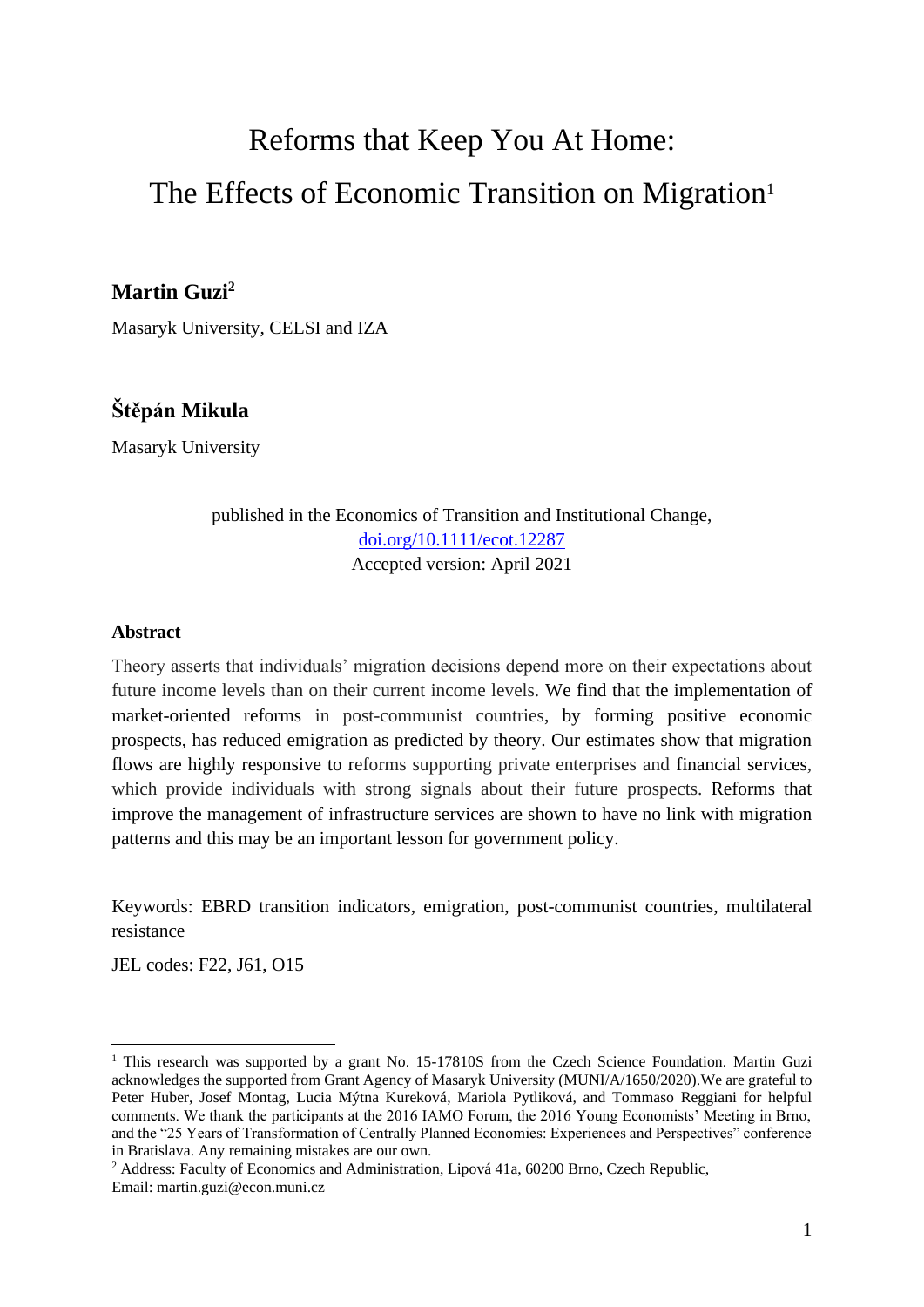#### **1 Introduction**

Migration theories consider that a lack of economic opportunities and job prospects at home is one of the main push factors which encourage people to seek a better future elsewhere and thus contribute to higher emigration rates. Positive expectations about future economic developments, by contrast, may keep people in the country and reduce emigration. This paper studies the migration flows in post-communist countries during their transition from centrally planned economies to open markets. The post-communist countries can be seen to provide a quasi-experimental framework for studying the impact of market-oriented reforms on emigration, thanks to their diverging paths of transition to market-oriented economies (Havrylyshyn 2007). Previous studies have shown that reforms in the post-communist countries significantly contributed to economic growth and job creation (see Babecky and Campos 2011 for an overview). The transition countries moved from a centrally determined wage grid with small wage differentials to the market wage setting process that resulted in the major increase in the rates of return to education (Fleisher et al. 2005, Münich et al. 2005). The larger skill-related differences in earnings attract more emigrants from countries with low returns to skills (Grogger and Hanson 2011). We therefore expect that the implementation of market reforms not only reduces the emigration but leads to higher immigration. In this paper we first illustrate how a given country's transition progress from a centrally planned to a market economy contributed to individuals' prospective assessments of their financial situation in that country. We then test whether market-oriented reforms, by forming good economic prospects, have reduced emigration as predicted by theory.

Our emphasis on the role of individuals' expectations about future economic developments on their migration decisions is inspired by two recent papers. Czaika (2015) shows that fluctuations in migration flows to Germany during 2001-2010 correlate with data on general economic and unemployment prospects obtained from Consumer Surveys by the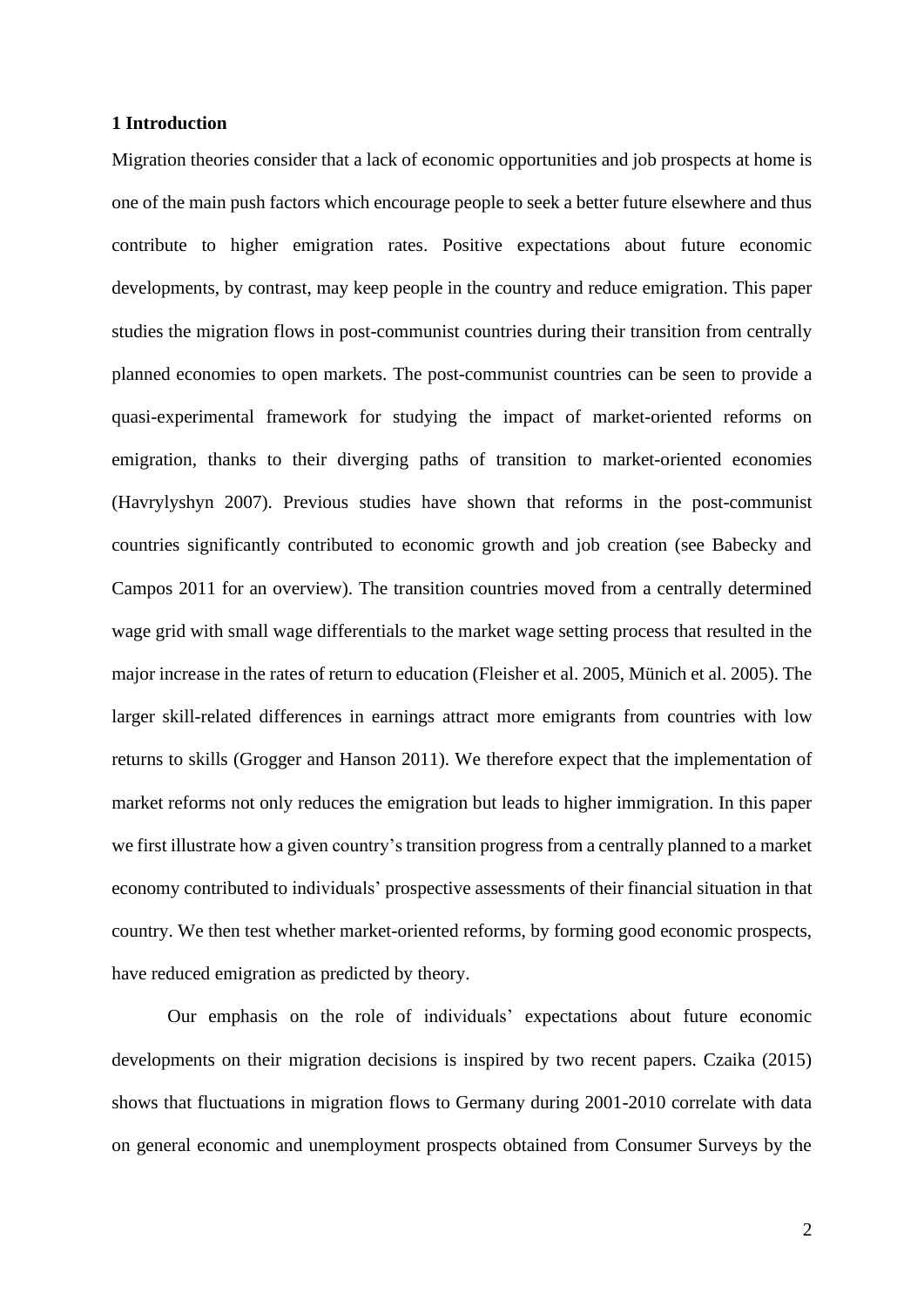European Commission. Using the same migration data, Bertoli, Bruckner, and Moraga (2016) show that negative expectations of future economic development in other European countries significantly influence the size of migration flows from those countries to Germany. These authors use the yields on 10-year government bonds as an indicator of macroeconomic conditions. In our research we extend these results by asking whether market reforms in postcommunist countries, as an indicator of the future attractiveness of the home country predicts the scale of emigration from these countries.

Our research therefore contributes to the literature on the determinants of international migration, emphasizing the importance of policies and institutional factors (Bertocchi and Strozzi 2008, Giulietti et al. 2013, Docquier et al. 2014, Palmer and Pytlikova 2015, Czaika and de Haas 2017). To study migration patterns in the post-communist countries we employ migration data published by Abel (2018). The availability of this global data on migration flows is crucial because a substantial share of migration from post-communist countries is to other post-communist countries.

The issue of how market-oriented reform policies in the sending countries is associated with emigration, which is the focus of this study, has been rather under-explored to date. Poprawe (2015) and Cooray and Schneider (2016) have shown that high levels of corruption persuade people to move to countries with lower levels of corruption. Bergh et al. (2015) have shown that low quality governance (as measured by Worldwide Governance Indicators) is also a push factor for migration. Huber and Nowotny (2020) show that migration intentions in the transition countries are related to the security risk assessments in sending countries. Ariu et al. (2016) find that institutional quality is more important for high-skilled migration flows than for low-skilled migration. The negative implications of skilled migration, which include lower technological development and growth performance, therefore fall disproportionally on developing countries (Di Maria and Lazarova 2012). The transformation of a country's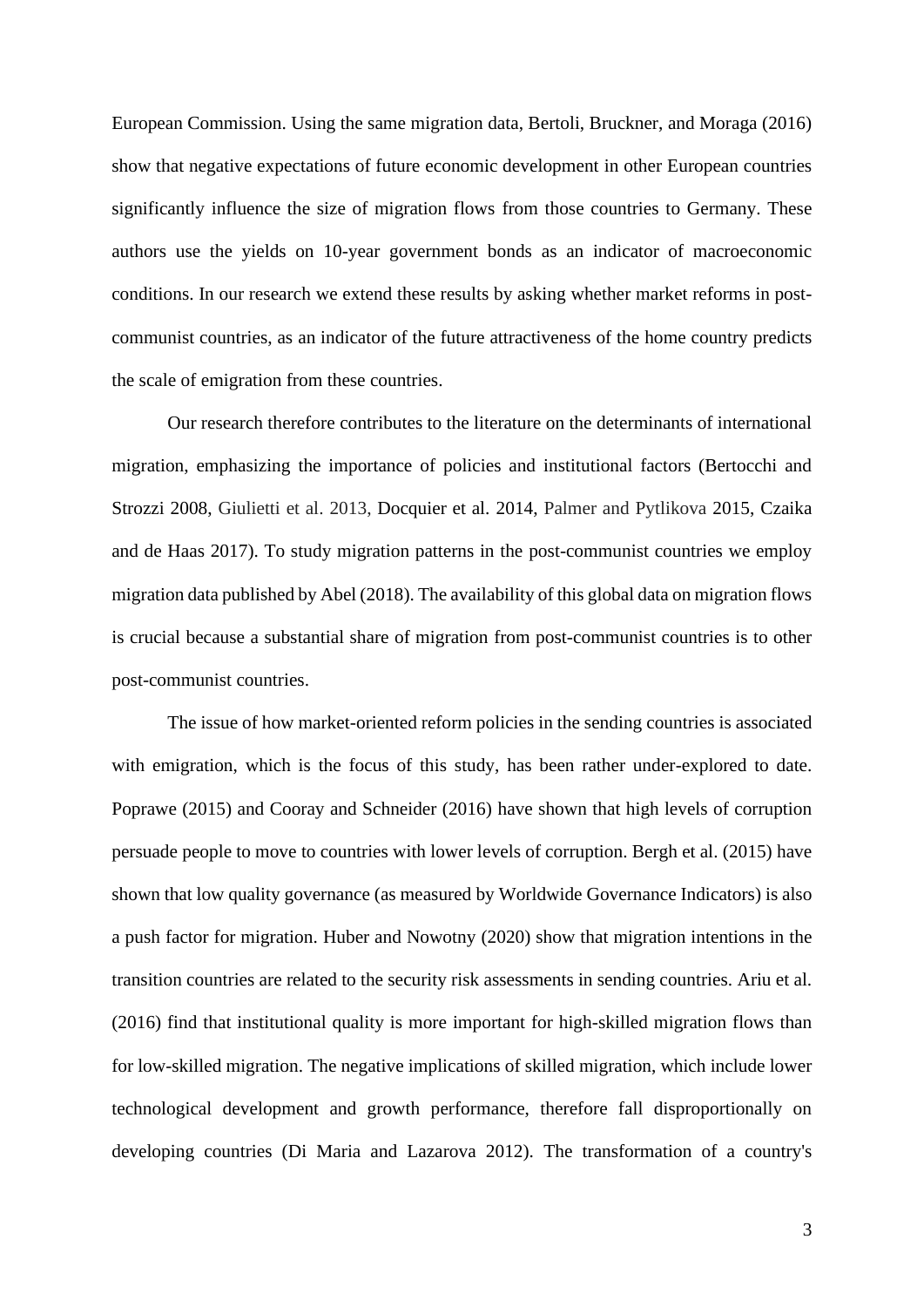centrally planned economy to a market-oriented economy provides a unique opportunity to examine the link between structural and institutional reforms and migration. Throughout our analysis, we use a set of indicators to track each country's transition progress in four broad areas of the market economy – enterprises, markets and trade, financial institutions and infrastructure, and we evaluate the relevance of the reforms in these areas in reducing emigration.

The paper is organized as follows. Section 2 presents the migration model and estimation strategy. Section 3 introduces the migration data, and transition indicators. Section 4 shows the connection between the implementation of market-oriented reforms and evaluation of individuals' future financial situations. In Section 5 we present the baseline estimates and discus the connection between the reform progress and emigration from post-communist countries. In Section 6 we introduce different approaches to deal with multilateral resistance and show that our interpretations hold. Section 7 presents robustness analysis to our results. Section 8 sums up the main findings and highlights the potential of pro-business reforms in developing economies to reduce emigration.

# **2 Migration model and estimation strategy**

Our model relates to the standard neoclassical theory of migration, which predicts that migration decisions are responsive to economic disparities between countries (Massey et al. 1993). We assume an agent who makes an optimal decision across multiple destinations as to whether to migrate or to stay, by comparing the expected benefits from migrating to the expected benefits of staying (Sjaastad 1962). The set of all possible destinations is given by *J* and the utility is assumed to be log-linear and depends on income and country-specific characteristics. Utility  $U_{ijt}$  related to migrating is given by:

$$
U_{ijt} = \ln(w_{jt}) + A_{jt}(\cdot) - C_{ijt}(\cdot) + \epsilon_{jt},\tag{1}
$$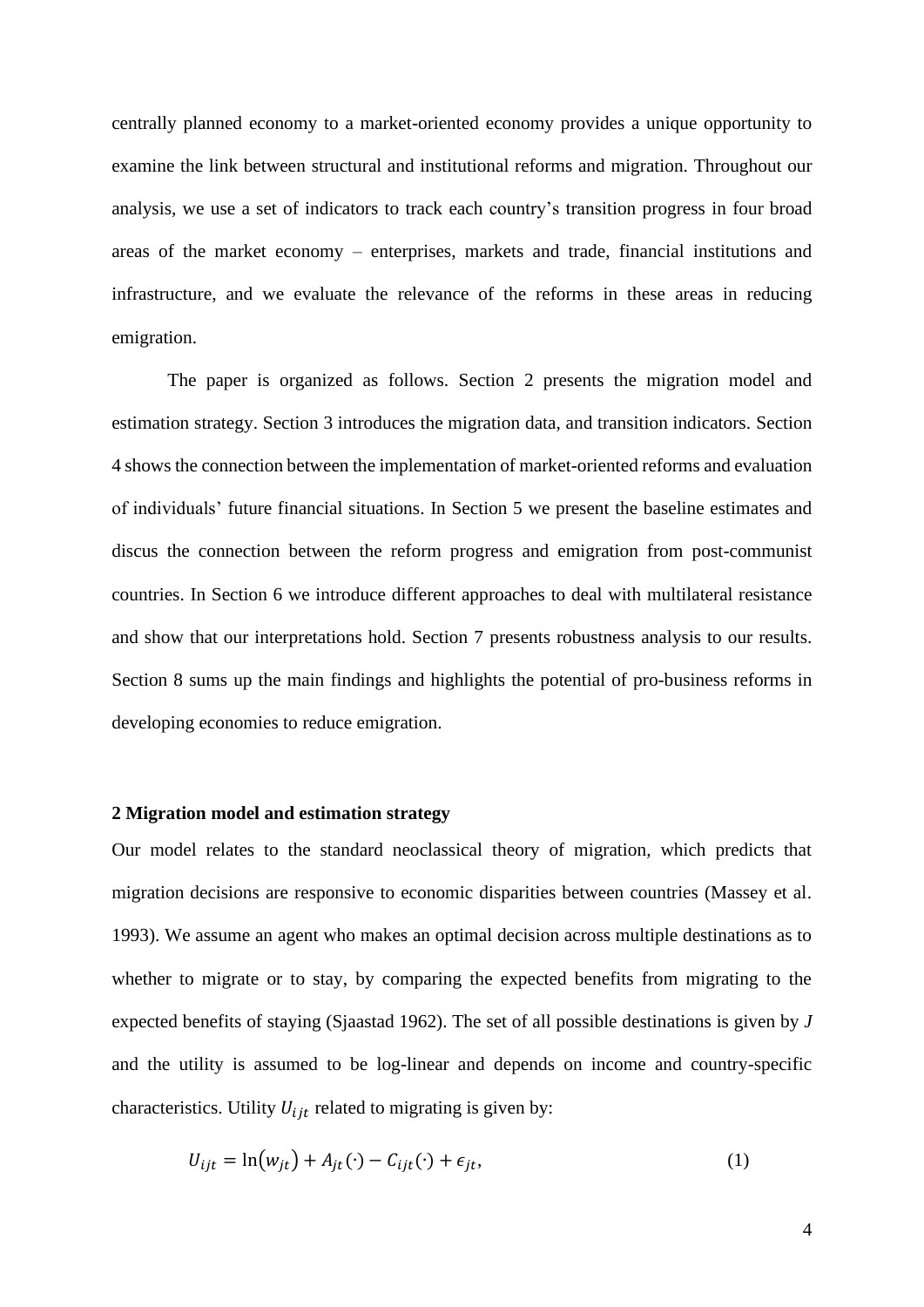where  $A_{it}(\cdot)$  denotes country j's specific characteristics at time *t* and  $C_{iit}(\cdot)$  gives the cost of migrating from *i* to *j* at time *t*. The utility includes a stochastic component  $\epsilon_{it}$ . Similarly the utility of staying is given by:

$$
U_{iit} = \ln(w_{it}) + A_{it}(\cdot) + \epsilon_{it}.
$$
\n<sup>(2)</sup>

Assuming that the error term is identically and independently distributed and that it follows an extreme-value distribution we can apply results from McFadden (1984) (see also their application in Beine and Parsons 2015) to show that the bilateral migration rate between countries *i* and *j* is written as

$$
\frac{M_{ijt}}{M_{iit}} = \frac{\exp(U_{ijt})}{\sum_{k} \exp(U_{ikt})},
$$
\n(3)

where  $M_{ijt}$  denotes the bilateral migration flow from country *i* to *j*. Rewriting (3) using (1) and (2) and taking logs yields an equation for bilateral migration flow:

$$
ln(M_{ijt}) = ln(M_{iit}) + ln(w_{jt}) + ln(w_{it}) + A_{jt}(\cdot) - A_{it}(\cdot) - C_{ijt}(\cdot) + \epsilon_{ijt},
$$

where  $\epsilon_{ijt}$  is the error term. This equation establishes the pull and push factors of migration: the wage differentials, the country-specific characteristics at destination and origin and the costs of migration. In line with the literature on the determinants of migration (Mayda 2010, Beine et al. 2019, Gorinas and Pytlikova 2015) we estimate an equation similar to the gravity model:

$$
\frac{M_{ijt}}{P_{it}} = \alpha + \beta_0 EBRD_{it} + \beta_1 ln(GDP_{jt}) + \beta_2 ln(GDP_{it}) + \beta_3 U_{jt} + \beta_4 U_{it} +
$$
  

$$
\beta_5 ln(S_{ijt}/P_{it}) + \beta_6 ln(dist_{ij}) + \beta_7 border_{ij} + \beta_8 lang_{ij} + \beta_9 EU_{ijt} + \beta_{10} war_{it} +
$$
  

$$
\beta_{11} ln(\frac{P_{jt}}{P_{it}}) + \beta_{12} FH_{it} + \theta_i + \theta_j + \tau_t + \varepsilon_{ijt} . (4)
$$

The dependent variable is the propensity to emigrate from *i* to *j* at *t* relative to the sending country population.  $M_{ijt}$  is the emigration rate calculated as the gross flow of migrants from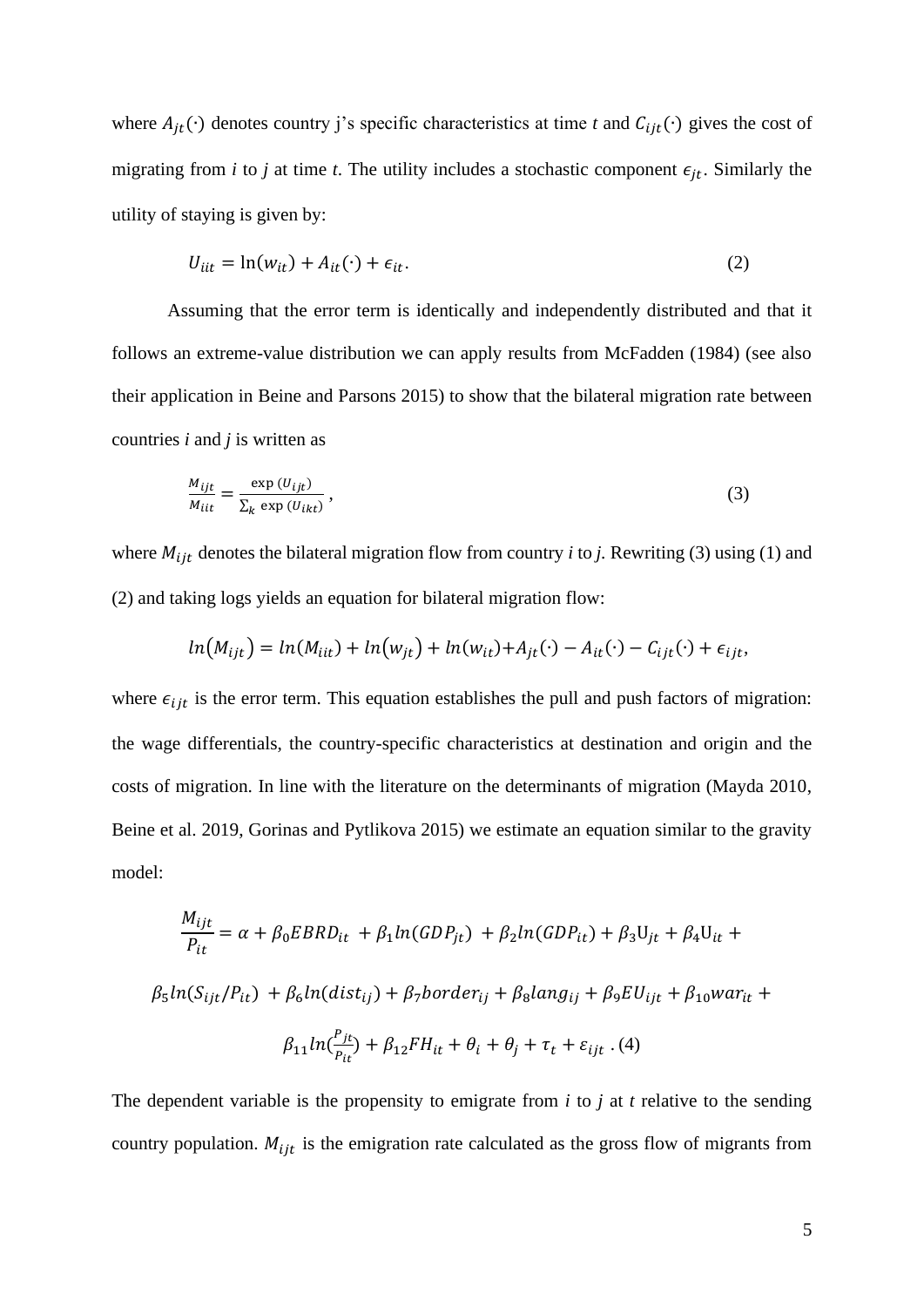country *i* to country *j* at *t* and  $P_{it}$  is the population in *i* at the beginning of period *t*. The key variables of interest are the  $EBRD_{it}$  indicators tracking each country's progress from a centrally planned economy to a market economy. We hypothesize that migration decisions depend on future income levels for which indicators of reform progress might serve as good proxies. In equation (4) we take into account the push and pull factors of migration used in the literature. Economic differences between the country of origin and destination are proxied by GDP per capita and their unemployment rates. The ethnic network,  $S_{ijt}/P_{it}$ , captured by the relative size of the migrant community born in country *i* and living in country *j* at *t*, can facilitate the integration in the destination and lower migration costs, thus increasing emigration (Pedersen et al. 2008, Beine et al. 2011; Bertoli and Ruyssen, 2018). The relative population sizes of the receiving and sending countries  $(P_{jt}/P_{it})$  account for demographic developments. Migration costs are approximated by the distance between the countries' capital cities measured in kilometers ( $dist_{ij}$ ), shared spoken languages ( $lang_{ij}$ ) and shared borders ( $border_{ij}$ ) between the two countries. EU enlargements in 2004 and 2007 triggered migration from postcommunist countries to Western countries (Ortega and Peri 2013; Kahanec, Pytlikova and Zimmermann 2016) so we introduce a dummy variable  $EU_{ijt}$  that identifies country pairs that are EU members in the period *t*. The escalation of ethnic tension has led to armed conflicts in seven post-communist countries over the studied period 1990-2010 (UCDP, 2015).<sup>3</sup> Political violence and armed conflicts trigger outmigration (Aksoy and Poutvaara, 2019) and therefore we control for the severity of armed conflict in our migration model. The variable  $war_{it}$  is defined as the number of fatalities over the period per 1000 inhabitants (for an armed conflict with more than 10 deaths per year). In parallel with their economic transformation, the post-

<sup>3</sup> Based on UCDP (2015), armed conflicts with fatalities were present in Azerbaijan (1991-1995, 1997-8, 2005, 2008), Bosnia and Herzegovina (1992-1995), Croatia (1992-1993, 1995), Georgia (1991-1993, 2004, 2008), Russia (Chechnya independence war 1994-2007), Tajikistan (1992-1998, 2000, 2010) and Uzbekistan (1999- 2000, 2004).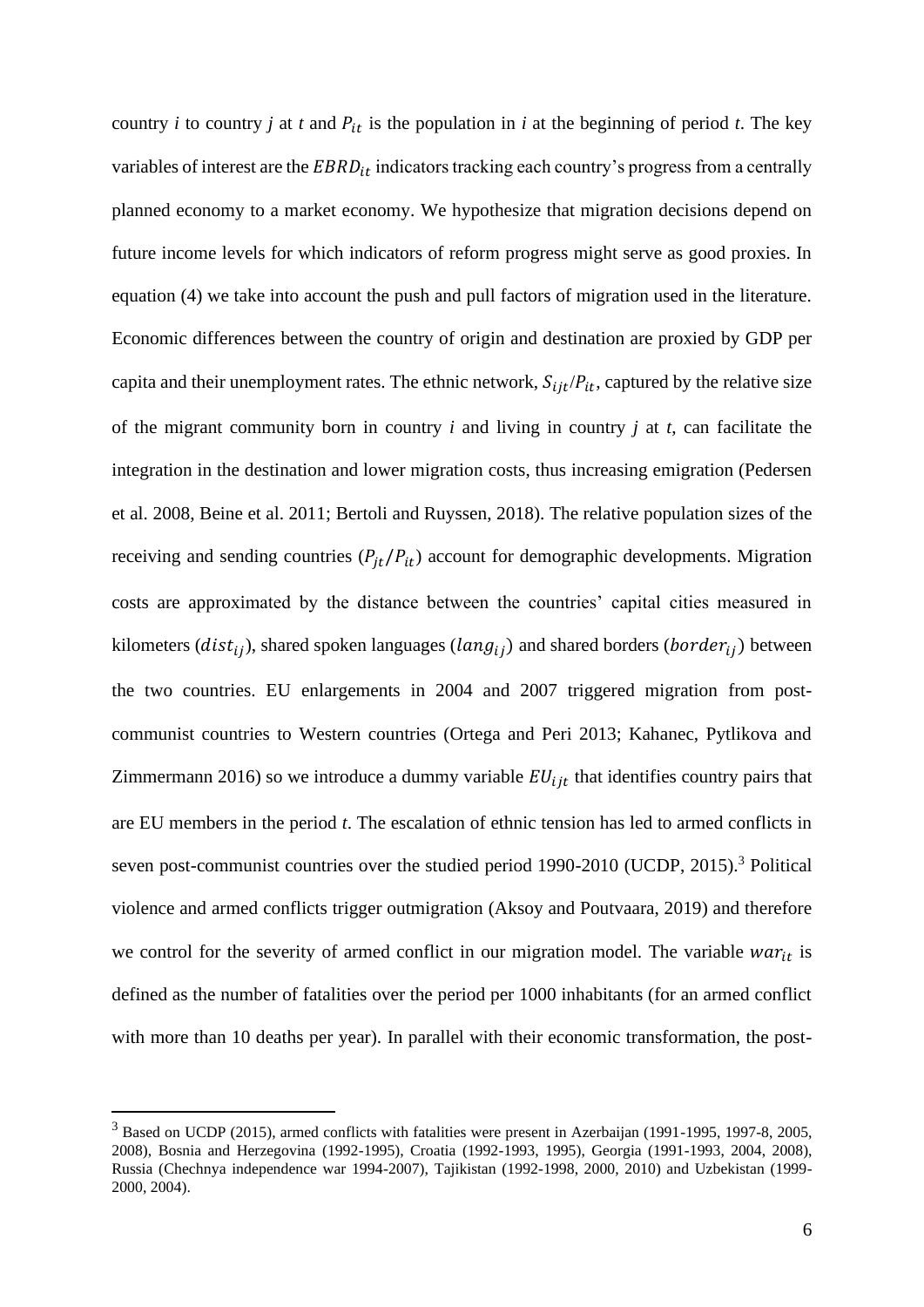communist countries also experienced changes in the political sphere that may potentially have influenced individuals' migration decisions. To capture the process of political liberalization in the sending country we include two indices  $(FH_{it})$  for political rights and civil liberties obtained from Freedom House database (Freedom House 2012). The description and summary statistics of all variables are presented in Table A1 in the Appendix.

The model also includes country of origin  $(\theta_i)$  and country of destination  $(\theta_j)$  fixed effects to control for country unobserved characteristics. We add period dummies  $\tau$  to account for period-specific changes.

One problem with the use of global migration data is the large proportion of zeros (65 percent in our data). Silva and Tenreyro (2006) show that the Poisson pseudo-maximum likelihood (PPML) estimator consistently estimates the gravity equation and is robust to different patterns of heteroskedasticity and measurement error, which makes it preferable to OLS. We use PPML estimator also because it performs well in the presence of a large proportion of zeros in the sample (Silva and Tenreyro 2011).

## **3 Data**

The migration data used in this paper come from Global database of bilateral migration flows by Abel (2018) and transition indicators are obtained from EBRD (2012). The descriptive statistics of all variables are presented in Table A1 in the Appendix.

## 3.1 Migration Flows in Post-Communist Countries

Prior to 1989, any movement of citizens across borders in the post-communist countries was severely restricted. The collapse of communism, which led to a significant increase in political and social tensions, also resulted in substantial population movement (Kaczmarczyk and Okólski 2005, Ganguli 2018). East-West migration flows were driven by economic, political and ethnic reasons. The flow of people belonging to minority ethnic groups particularly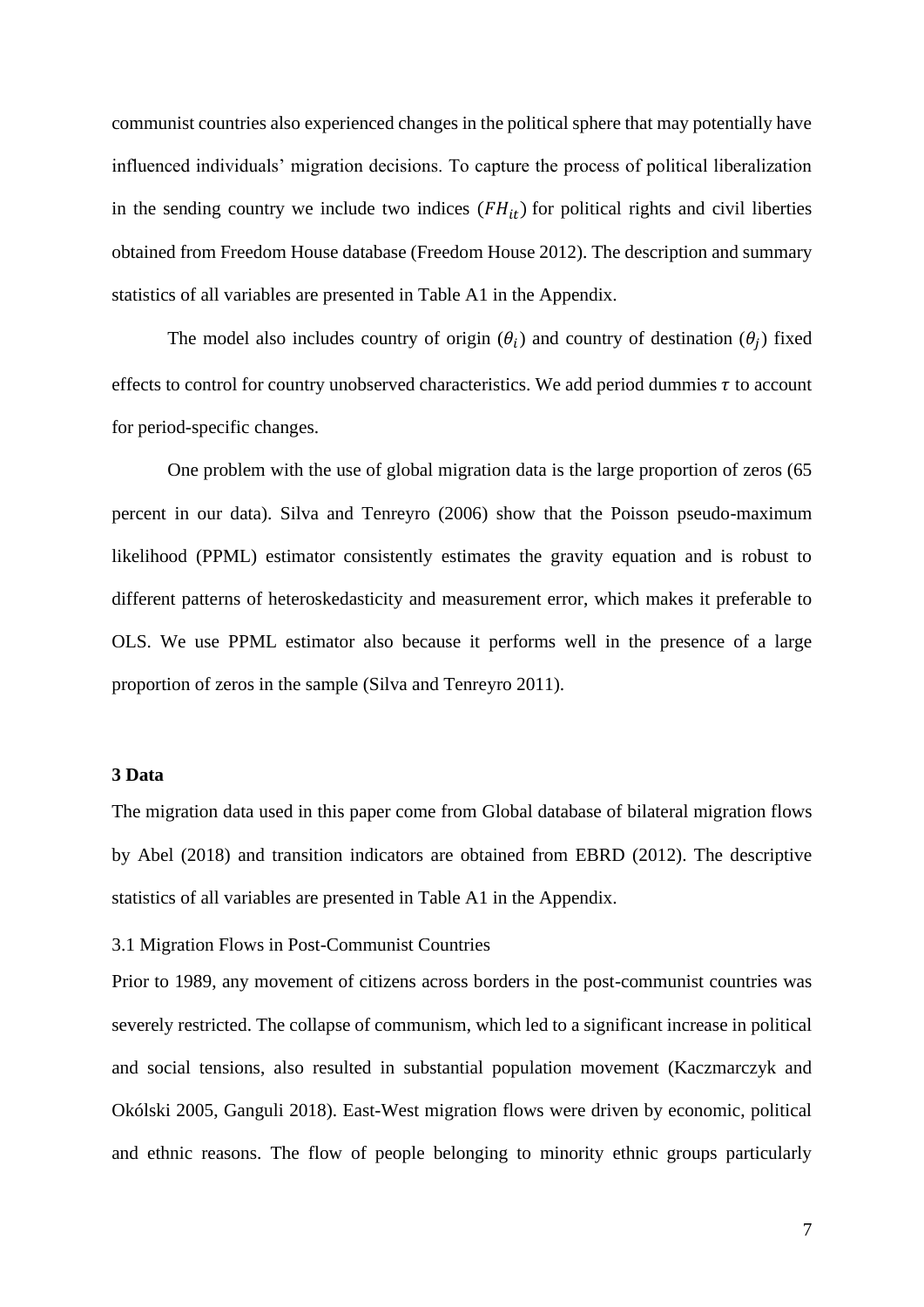intensified immediately after the fall of iron curtain. Germany took the largest portion of these flows (approximately 1.5 million people between 1990 and 1995) originating from Poland, Romania and the former Soviet Union (OECD 2001). The flow of ethnic Germans was encouraged by legal guarantees within the German constitution, and therefore in the robustness analysis we show that our findings are robust to omitting migration flows directed to Germany from the sample.

The global database of bilateral migration flows published by Abel (2018) is the main data source for our econometric analysis. Our estimation sample includes total migration flows between 28 post-communist countries of origin and 163 destination countries over five-year periods between 1990 and 2010.<sup>4</sup> Emigration from post-communist surged in the years immediately following the fall of the iron curtain but declined again as transition progressed (see Figure 1). In total, eight million people emigrated from post-communist countries between 1990 and 1995, but this flow then dropped to less than three million between 2005 and 2010. The average annual emigration rate, calculated as the number of emigrants over the total population in the post-communist countries, reached 2 percent between 1990 and 1995 before decreasing to 1.5 percent, 1 percent and 0.7 percent in the five-year periods that followed.

The nature of migration in the post-communist countries exhibits some specific patterns. First, most migration occurs between post-communist countries (see Figure 1). In part this may be due to the common language, as Russian is the lingua franca in many postcommunist countries. Second, migration has mostly been short-term, with a significant level of return migration (Ledesma and Piracha 2004). The substantial economic disparities between post-communist countries may thus play an important role in determining the direction of these

<sup>&</sup>lt;sup>4</sup> We include the following post-communist countries in our analysis: Albania, Armenia, Azerbaijan, Belarus, Bosnia and Herzegovina, Bulgaria, Croatia, Czechia, Estonia, Georgia, Hungary, Kazakhstan, Kyrgyzstan, Latvia, Lithuania, Macedonia, Moldova, Mongolia, Poland, Romania, Russia, Serbia and Montenegro, Slovakia, Slovenia, Tajikistan, Turkmenistan, Ukraine, and Uzbekistan.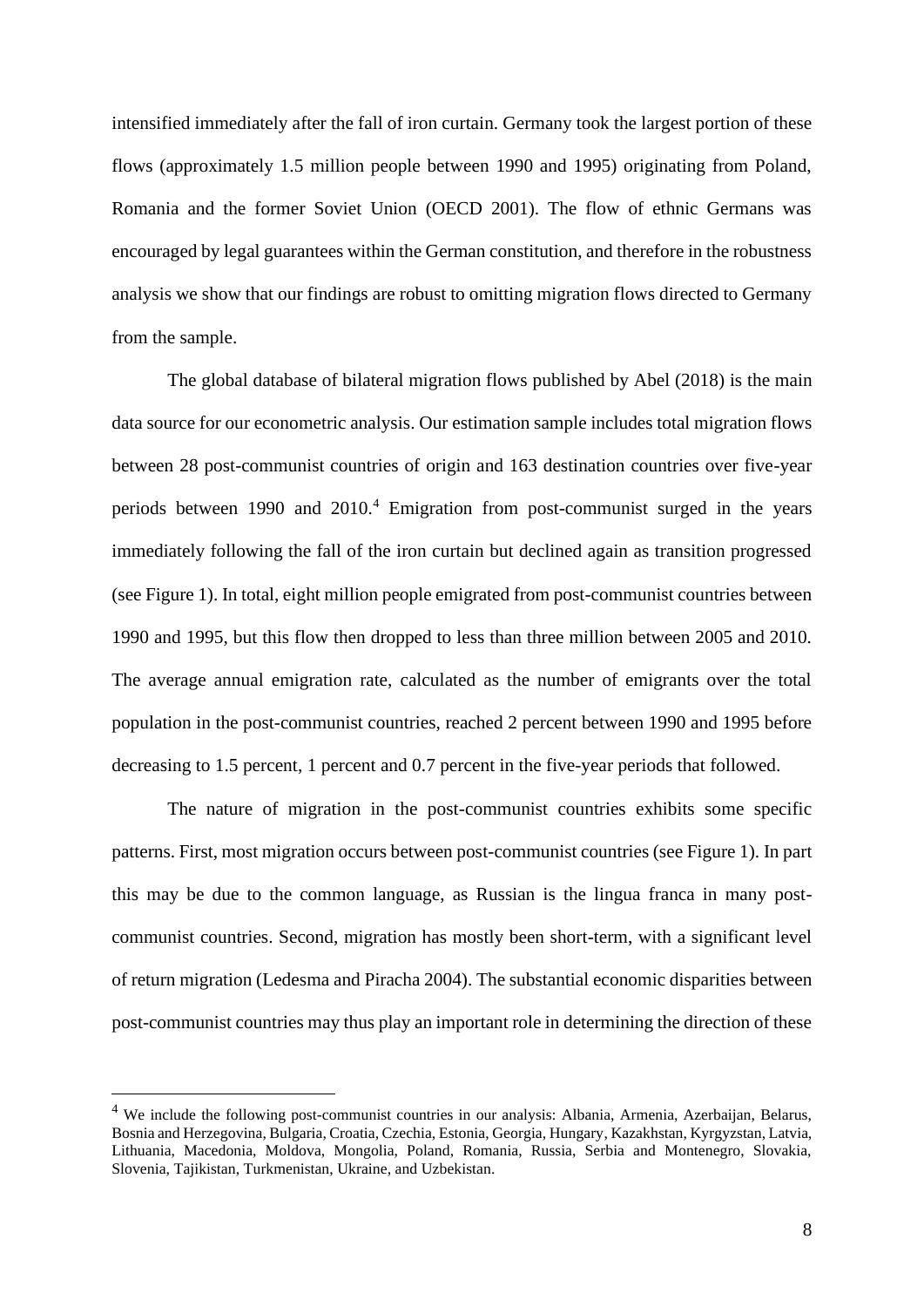migration flows.<sup>5</sup> Third, migration patterns during the transition period were little affected by inward immigration from outside the post-communist countries. Between 1990 and 2000 less than a quarter of a million people immigrated from countries that were not in the postcommunist group (see Figure 2). The number of immigrants to post-communist only increased during 2005-2010, when the total inflow from outside the post-communist countries reached 1.8 million. These immigrants mostly originated from Western Europe and Northern America.

# 3.2 Indicators of Transition from Plan to Market

The post-communist countries' transformation processes from planned to market economies took different pathways in terms of the speed and sequencing of reforms. To measure the progress of their economic transition, much of the literature relies on the EBRD transition indicators, which are available for all post-communist countries for the period from 1991 to 2010 at yearly frequency (EBRD 2012). As an alternative, a few studies employ the Cumulative Liberalization Index (available for the years 1989–1997) published by the World Bank. Babecky and Havranek (2014) confirm a high correspondence (the correlation is greater than 0.9) between the World Bank and EBRD indicators. The main advantage of the EBRD indicators is that they cover four broad areas of the market economy – enterprises, markets and trade, financial institutions, and infrastructure. Reform to enterprises indicates progress in privatization and enterprise restructuring. Reforms in markets and trade include price liberalisation and policies preventing the abuses of market dominance. For financial institutions, the indicators measure the development of the banking sector and the quality of financial regulation. Infrastructure reform measures progress in commercialization and the quality of the regulatory framework for electricity, railways, telecommunications, and water. All indicators provide an 11-point scale from 1 to 4.33 (in increments of 1/3), with 1

<sup>5</sup> For example, Tajikistan attained only 14 percent of the Russian Federation's GDP in the early 1990s (World Bank databank).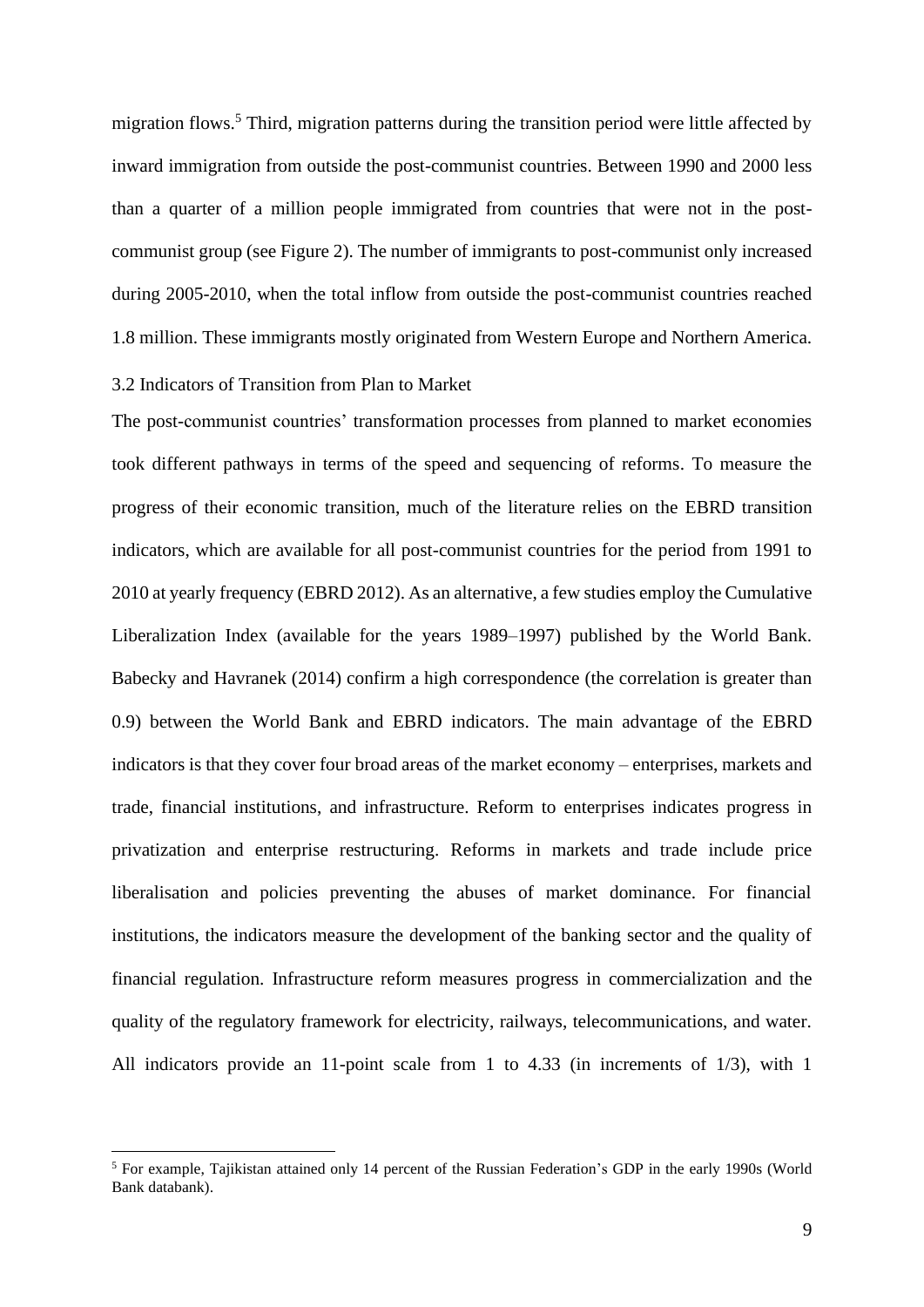representing no change from a centrally planned economy and 4.33 representing the full implementation of market-based principles.<sup>6</sup>



Figure 1 Destinations of Migration Flows originating from Post-Communist Countries

Source: Own calculations based on data by Abel (2018)

Figure 2 Origins of Migration Flows to Post-Communist Countries



Source: Own calculations based on data by Abel (2018) Note: Figure depicts immigration flows from outside the post-communist countries.

 $<sup>6</sup>$  Several authors admit that an improvement from value 1 to value 2 may actually be easier than a move from</sup> value 2 to value 3. Despite this limitation the EBRD indicators are commonly used in the literature.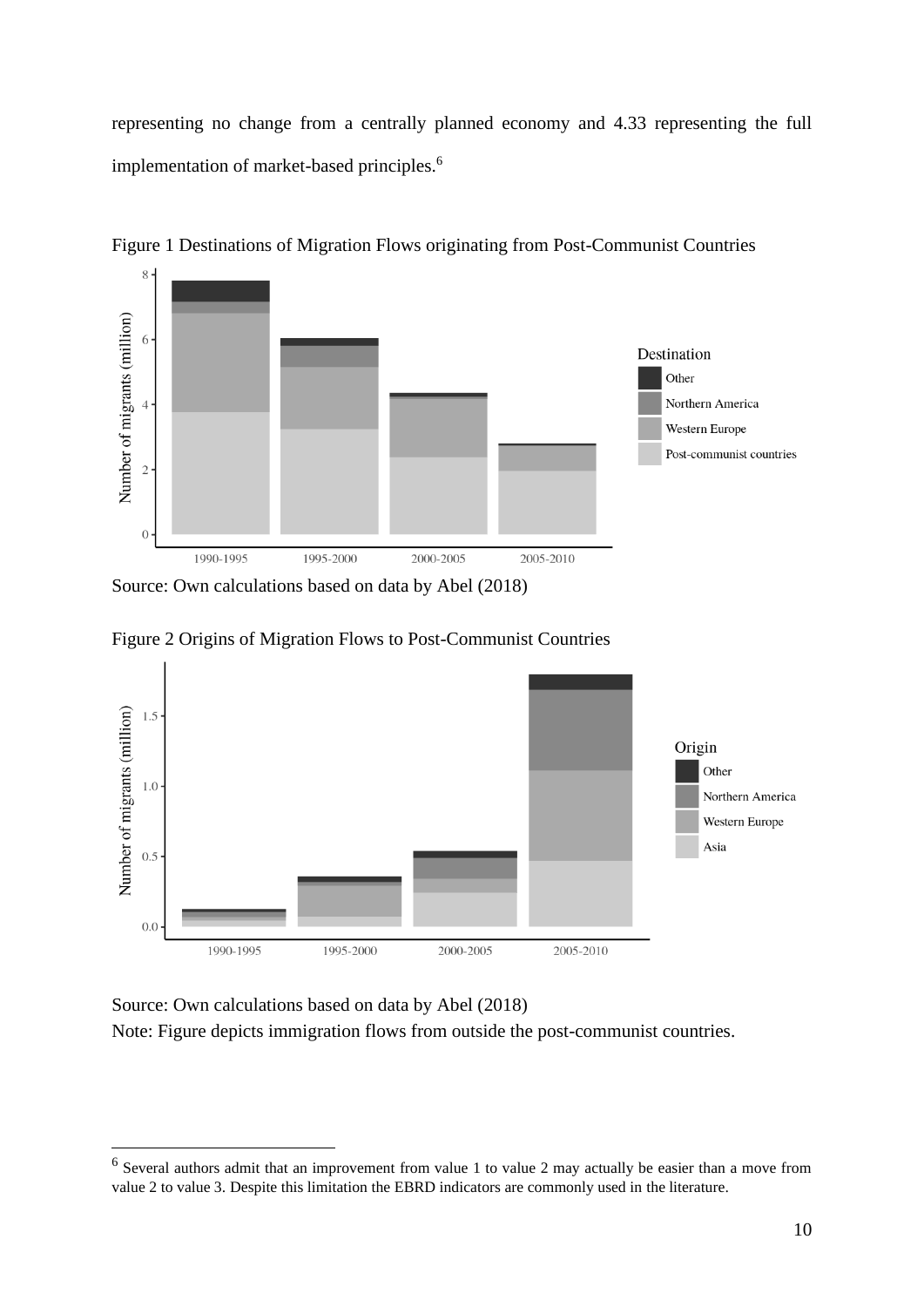Figure 3 depicts the diversity in the post-communist countries' reform progress using the EBRD overall indicator, obtained as the unweighted average of the EBRD indicators pertinent to specific areas. The countries can be clustered into groups based on similarities in their path to economic transformation (for details see Aristei and Perugini 2015). The progress in transition was fastest and most well-balanced in the Czech Republic, Estonia, Hungary, Latvia, Lithuania, Poland, and Slovakia. Bulgaria, Croatia, Macedonia, Romania, and Slovenia has made notable transition progress, although some reforms were postponed to the later stages. The countries of the former Soviet Union (Albania, Armenia, Georgia, Kazakhstan, Kyrgyz Republic, Moldova, Mongolia, Russia, and Ukraine) implemented reforms focused on price liberalisation and privatisation but have only registered weak progress in other areas. Azerbaijan, Bosnia and Herzegovina, Serbia, Montenegro, and Tajikistan implemented reforms in the later stages of their transition. Finally, Belarus, Turkmenistan, and Uzbekistan have only made minimal progress towards market economic system. The transition to a marketoriented economy has been steady overall but uneven across the countries that we exploit in the analysis.







Source: EBRD (2012)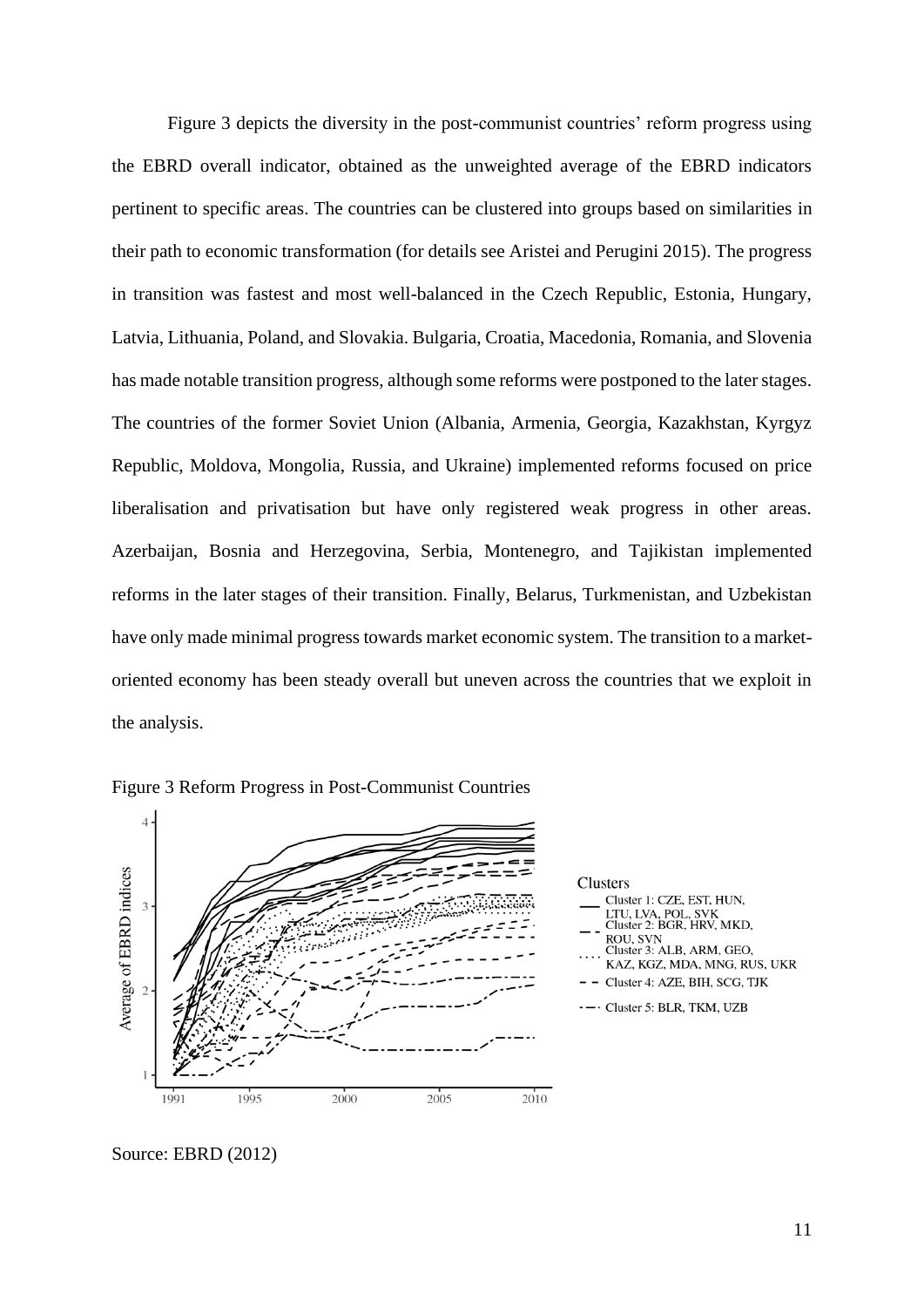Note: The overall EBRD indicator is plotted. 28 countries are grouped into five clusters based on similarities in the timing and balance of their reforms (Aristei and Perugini 2015).

**4 Assessment of financial situation vis-à-vis the reform progress in transition countries** Our empirical strategy hinges on the assumption that the implementation of market-oriented reforms in the post-communist countries has contributed to people's expectations about their economic prospects in those countries. To test this hypothesis we employ data from eight waves of the Central and Eastern Eurobarometer studies collected in 18 countries during 1990-1997 (Reif et al. 1997).<sup>7</sup> In each of these surveys, respondents were asked to evaluate their households' financial situations in the previous twelve months and in the following twelve months on a scale from 1 to  $5<sup>8</sup>$  To focus on the population most prone to migration, the sample consists of working-age individuals ( $N = 54,146$ ). Table 1 reports our results. In the model we relate the individuals' assessments of their personal (household) financial situations in the year ahead (dependent variable) to the country's progress from a centrally planned to a market economy in different areas. The specification includes controls for gender, level of education (primary or less, secondary uncompleted, secondary completed, and tertiary), age (15–29 years, 30–44 years, 45–59 years), and the retrospective assessment of their financial situation over the previous year). At the country level we take the country's GDP and unemployment from the World Development Indicators (WDI) database. We include fixed effects to control for any unobserved country or year-specific effects and errors are clustered at country level. The estimates presented in Column 1 confirm the hypothesis that reform progress (as measured by the overall EBRD indicator) is positively correlated with respondents' prospective assessments of their future financial situation. Columns 2-5 show that reforms conducive to entrepreneurial

<sup>7</sup> Surveys were organized in Albania, Armenia, Belarus, Bulgaria, Croatia, Czech Republic, Estonia, Georgia, Hungary, Kazakhstan, Latvia, Macedonia, Poland, Romania, Russia, Slovakia, Slovenia, and Ukraine.

<sup>8</sup> We reverse the scale so higher values imply an improvement in financial situation. Possible answers are 1 "Get a lot worse", 2 "Get a little worse", 3 "Stay the same", 4 "Get a little better" and 5 "Get a lot better". The survey also asked respondents to assess the overall economic situation in their country, but that question was only asked in the first three waves (1990-1992) therefore we do not use it here.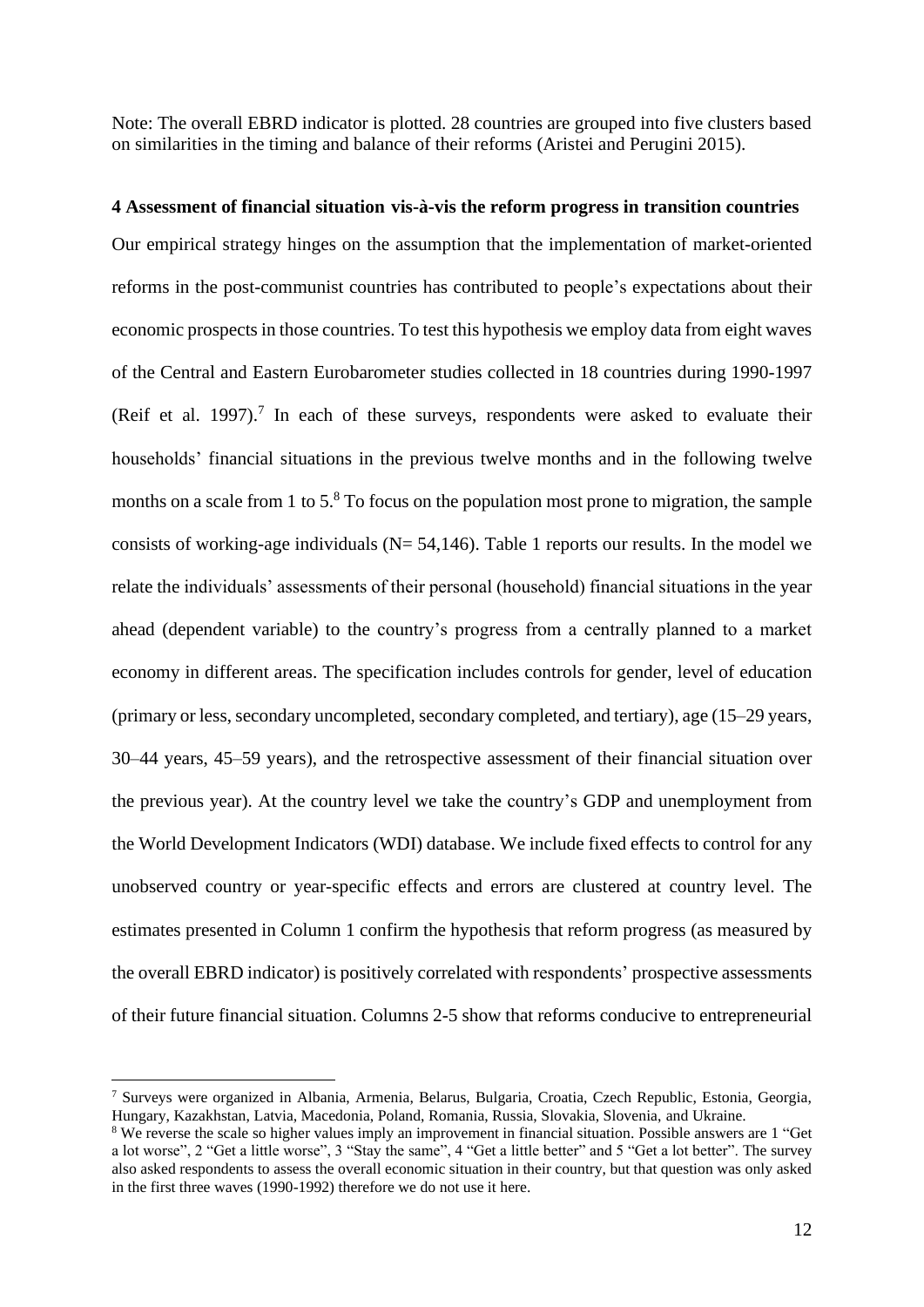activity (column 2) and financial services (column 4) are particularly positively correlated with individuals' expectations regarding their households' financial situations. On the other hand, reforms related to the country's infrastructure (column 5) and markets and trade (column 3) are not related to respondents' assessments of their financial situations. These estimates further indicate that individuals who expressed more positive views about their past financial situations are also more positive about their future situations.. Interestingly, the respondents' levels of education and macroeconomic conditions tend not to be related to their evaluations of their future financial situations. The communist countries had a universal compulsory education system under which most population attained the secondary education. Wages under communist regime were centrally determined by a wage grid, and returns to education were extremely low. Fleisher et al (2005) show that returns to education largely increased in the early phase of transition and that the speed of reforms was positively associated with the increase in the rate of return. As expected the young individuals (in 15-29 age group) are shown to make more optimistic assessments of economic prospects relative to older cohorts.

Estimates presented in Table 1 provide a tentative confirmation that the implementation of market-oriented reforms contributed to more positive evaluations of individuals' future financial situations. Next, we test whether those positive expectations induced by the reform progress led to lower rates of emigration.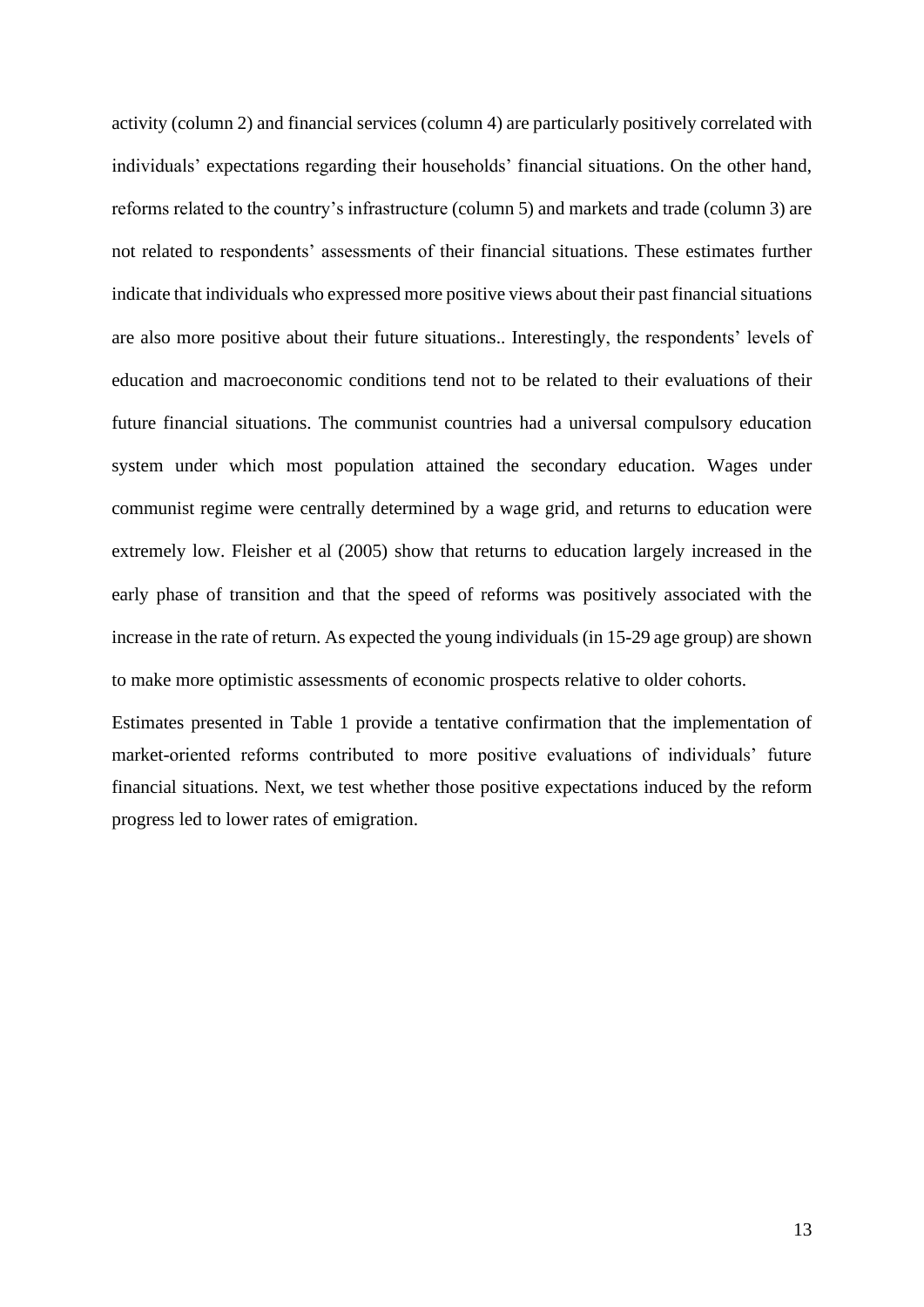|                                          | (1)         | (2)         | (3)         | (4)         | (5)         |
|------------------------------------------|-------------|-------------|-------------|-------------|-------------|
| Financial situation during the past year | $0.433***$  | $0.432***$  | $0.432***$  | $0.435***$  | $0.434***$  |
|                                          | (0.020)     | (0.020)     | (0.019)     | (0.021)     | (0.020)     |
| GDP per capita (log)                     | 0.040       | 0.023       | 0.084       | $-0.049$    | 0.033       |
|                                          | (0.118)     | (0.150)     | (0.158)     | (0.098)     | (0.143)     |
| Unemployment rate                        | $-0.010$    | $-0.008$    | $-0.006$    | $-0.008$    | $-0.001$    |
|                                          | (0.015)     | (0.014)     | (0.014)     | (0.019)     | (0.019)     |
| Male                                     | $0.044***$  | $0.044***$  | $0.044***$  | $0.043***$  | $0.043***$  |
|                                          | (0.012)     | (0.013)     | (0.012)     | (0.012)     | (0.013)     |
| Education: Secondary uncompleted         | $-0.017$    | $-0.013$    | $-0.019$    | $-0.022$    | $-0.021$    |
|                                          | (0.016)     | (0.014)     | (0.016)     | (0.015)     | (0.013)     |
| Education: Secondary completed           | $-0.003$    | 0.002       | $-0.003$    | $-0.006$    | $-0.004$    |
|                                          | (0.022)     | (0.019)     | (0.021)     | (0.023)     | (0.020)     |
| <b>Education: Higher Education</b>       | 0.010       | 0.016       | 0.009       | 0.008       | 0.009       |
|                                          | (0.023)     | (0.019)     | (0.022)     | (0.023)     | (0.020)     |
| Age: 30-44                               | $-0.146***$ | $-0.145***$ | $-0.146***$ | $-0.145***$ | $-0.146***$ |
|                                          | (0.013)     | (0.014)     | (0.014)     | (0.014)     | (0.014)     |
| Age: 45 or above                         | $-0.237***$ | $-0.236***$ | $-0.238***$ | $-0.237***$ | $-0.238***$ |
|                                          | (0.022)     | (0.022)     | (0.022)     | (0.022)     | (0.022)     |
| <b>EBRD</b> overall indicator            | $0.391*$    |             |             |             |             |
|                                          | (0.205)     |             |             |             |             |
| <b>EBRD</b> Enterprise                   |             | $0.294***$  |             |             |             |
|                                          |             | (0.108)     |             |             |             |
| <b>EBRD</b> Market                       |             |             | 0.116       |             |             |
|                                          |             |             | (0.104)     |             |             |
| <b>EBRD</b> Financial institutions       |             |             |             | $0.172**$   |             |
|                                          |             |             |             | (0.073)     |             |
| <b>EBRD</b> Infrastructure               |             |             |             |             | $-0.197$    |
|                                          |             |             |             |             | (0.134)     |
| Constant                                 | 1.833       | 2.050       | 1.633       | $2.822***$  | $2.346*$    |
|                                          | (1.116)     | (1.302)     | (1.572)     | (0.802)     | (1.199)     |
| Countries                                | 18          | 18          | 18          | 18          | 18          |
| Observations                             | 54,146      | 54,146      | 54,146      | 54,146      | 54,146      |
| Adjusted R2                              | 0.313       | 0.314       | 0.312       | 0.312       | 0.312       |

Table 1 OLS results for prospective assessment of financial situation

Source: Central and Eastern Eurobarometer 1990-1997

Note: Estimation was carried out using OLS with country clustered White-Huber standard errors reported in brackets. Reference categories are as follows: primary education, female, and age 15-29. All specifications include the country and year fixed effects. The dependent variable corresponds to answers to the question "And over the next 12 months, do you expect that the financial situation of your household will …?" Possible answers are 1 "Get a lot worse", 2 "Get a little worse", 3 "Stay the same", 4 "Get a little better" and 5 "Get a lot better".  $\mathbf{\hat{p}} = 0.1; \mathbf{\hat{*}\hat{p}}$  $= 0.05$ ; \*\*\*p = 0.01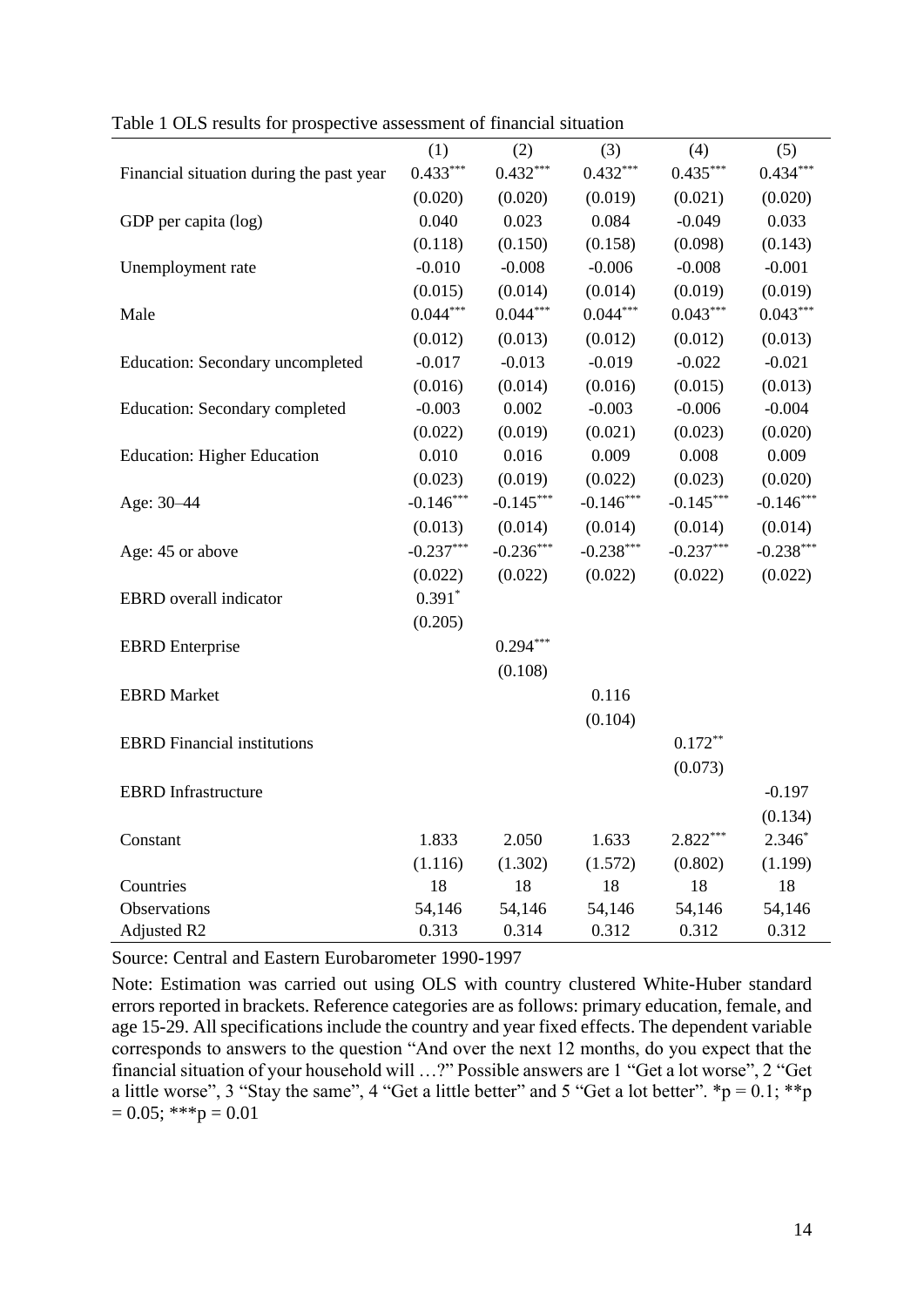## **5 Results**

Table 2 reports our main results from estimating equation (4) using the PPML estimator. The dependent variable in all models is the emigration rate, that is the total number of people who left the country over the given five-year period per 1000 of the population. The explanatory variables are calculated at their mean values over each five-year period.<sup>9</sup> All specifications include 28 origin country dummies, 163 destination country dummies and period fixed effects that absorb country and time specific differences.<sup>10</sup>

The signs and significance of the variables are in line with literature. Emigrants are significantly more likely to choose destinations with high income per capita and lower unemployment. An increase in income per capita in the country of origin significantly reduces emigration. We find that networks in the destination country attract immigrants from the same origin and that people emigrate significantly more over shorter distances and to neighbouring states. The migration is a costly and risky endeavour. The liquidity constraint may limit the long-distance moves for some migrants while migrant networks lower the moving costs and facilitate the migration via family reunification programs (Beine et al. 2011). Political changes, as captured by political and civil rights indices, are not significant. One possible explanation for this is that migration decisions are primarily economically motivated and country-tocountry differences in individuals' freedoms are less important. The presence of armed conflict triggers outmigration from the affected country. Sharing an official language, or having EU membership are not identified as significant drivers of emigration.

<sup>9</sup> Our results remain unchanged when the values from the middle year are used instead of means.

<sup>&</sup>lt;sup>10</sup> We have checked that our estimates retain the significance and change only by little when we estimate the specification with destination-origin pair fixed effects.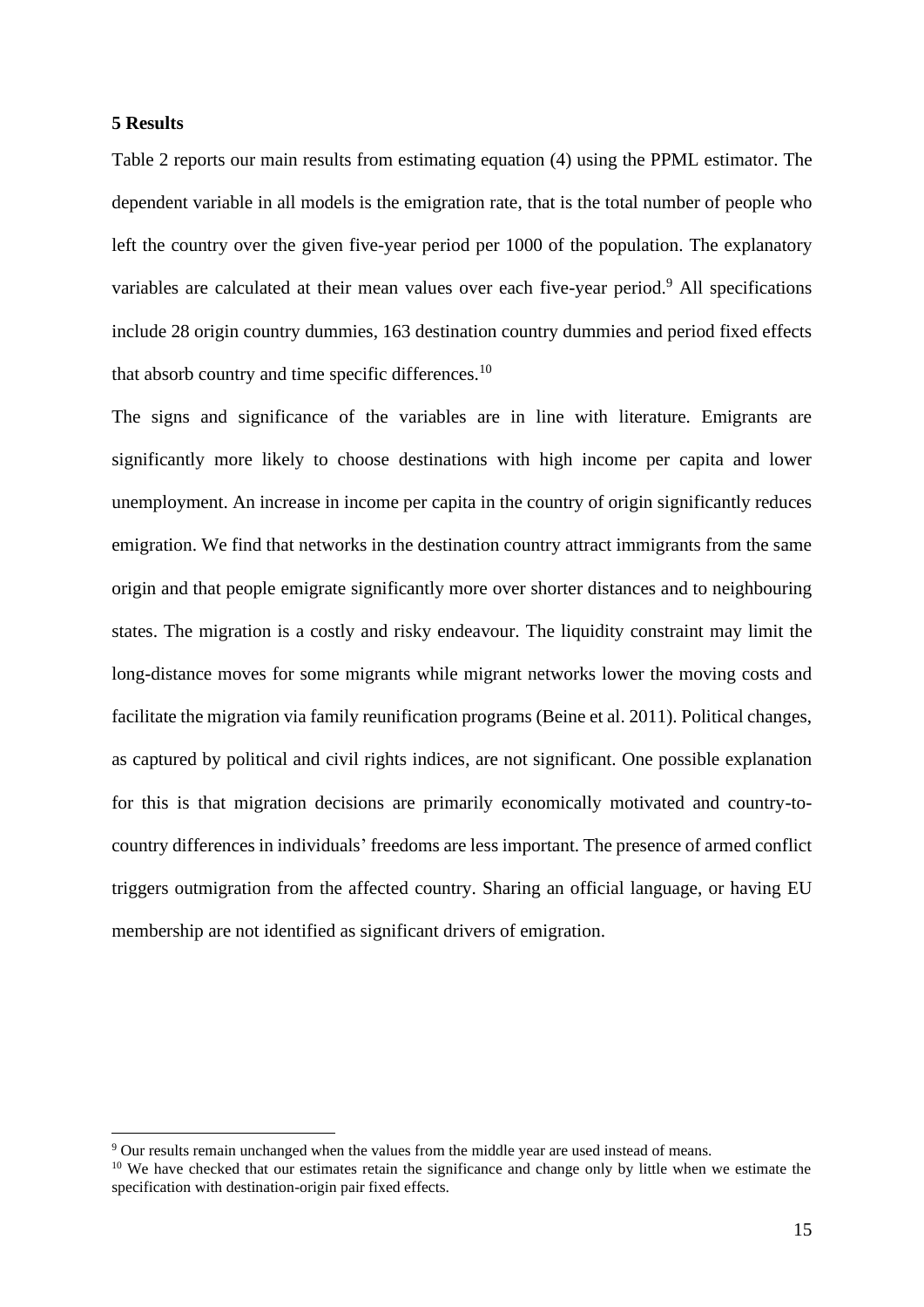|                                    | (1)         | (2)         | (3)         | (4)         | (5)         |
|------------------------------------|-------------|-------------|-------------|-------------|-------------|
| GDP per capita destination         | $0.930***$  | $0.967***$  | $0.909***$  | $0.955***$  | $0.951***$  |
|                                    | (0.337)     | (0.336)     | (0.345)     | (0.327)     | (0.344)     |
| GDP per capita origin              | $-0.978***$ | $-1.011***$ | $-1.122***$ | $-0.686$ ** | $-1.053***$ |
|                                    | (0.319)     | (0.309)     | (0.308)     | (0.340)     | (0.313)     |
| Unemployment rate destination      | $-1.414***$ | $-1.440***$ | $-1.405***$ | $-1.417***$ | $-1.401***$ |
|                                    | (0.269)     | (0.273)     | (0.274)     | (0.264)     | (0.277)     |
| Unemployment rate origin           | $-0.153$    | $-0.141$    | $-0.172$    | $-0.238$    | $-0.314$    |
|                                    | (0.350)     | (0.350)     | (0.354)     | (0.315)     | (0.360)     |
| Stock of immigrants destination    | $0.496***$  | $0.497***$  | $0.497***$  | $0.494***$  | $0.496***$  |
|                                    | (0.029)     | (0.029)     | (0.029)     | (0.029)     | (0.029)     |
| Distance (log)                     | $-0.500***$ | $-0.502***$ | $-0.498***$ | $-0.499***$ | $-0.496***$ |
|                                    | (0.097)     | (0.097)     | (0.097)     | (0.097)     | (0.097)     |
| Border sharing                     | $0.308**$   | $0.302**$   | $0.304***$  | $0.309**$   | $0.301**$   |
|                                    | (0.123)     | (0.122)     | (0.122)     | (0.122)     | (0.121)     |
| Official language sharing          | 0.068       | 0.064       | 0.065       | 0.094       | 0.071       |
|                                    | (0.274)     | (0.269)     | (0.271)     | (0.274)     | (0.267)     |
| EU membership                      | 0.032       | 0.023       | $-0.012$    | 0.102       | 0.025       |
|                                    | (0.192)     | (0.197)     | (0.192)     | (0.185)     | (0.199)     |
| War casualties per 1,000           | $0.953***$  | $0.970***$  | $0.854***$  | $0.990***$  | $0.856***$  |
|                                    | (0.183)     | (0.182)     | (0.177)     | (0.192)     | (0.185)     |
| Population ratio (dest./origin)    | 0.867       | 0.461       | 0.224       | 0.668       | $-0.118$    |
|                                    | (0.806)     | (0.773)     | (0.889)     | (0.755)     | (0.842)     |
| Political rights origin            | $-0.021$    | $-0.037$    | 0.001       | $-0.042$    | $-0.035$    |
|                                    | (0.096)     | (0.102)     | (0.095)     | (0.090)     | (0.103)     |
| Civil liberties origin             | $-0.202$    | $-0.183$    | $-0.186$    | $-0.199$    | $-0.161$    |
|                                    | (0.126)     | (0.129)     | (0.134)     | (0.123)     | (0.136)     |
| <b>EBRD</b> overall indicator      | $-0.907***$ |             |             |             |             |
|                                    | (0.269)     |             |             |             |             |
| <b>EBRD</b> Enterprises            |             | $-0.648***$ |             |             |             |
|                                    |             | (0.218)     |             |             |             |
| <b>EBRD</b> Markets and trade      |             |             | $-0.397*$   |             |             |
|                                    |             |             | (0.216)     |             |             |
| <b>EBRD</b> Financial institutions |             |             |             | $-1.164***$ |             |
|                                    |             |             |             | (0.287)     |             |
| <b>EBRD</b> Infrastructure         |             |             |             |             | $-0.218$    |
|                                    |             |             |             |             | (0.293)     |
| Constant                           | 1.520       | 2.260       | 2.118       | 2.208       | 3.037       |
|                                    | (2.143)     | (2.158)     | (2.232)     | (2.121)     | (2.203)     |
| R <sub>2</sub>                     | 0.8         | 0.8         | 0.8         | 0.81        | 0.8         |
| Observations                       | 17,577      | 17,577      | 17,577      | 17,577      | 17,577      |

Table 2 Drivers of migration flows: Baseline results

Note: Estimation was carried out using pseudo-Poisson maximum likelihood, with countrypair clustered White-Huber standard errors reported in brackets. Dependent variable is the log emigration rate. All specifications include 28 origin country dummies, 163 destination country dummies and period fixed effects. \*p =  $0.1$ ; \*\*p =  $0.05$ ; \*\*\*p =  $0.01$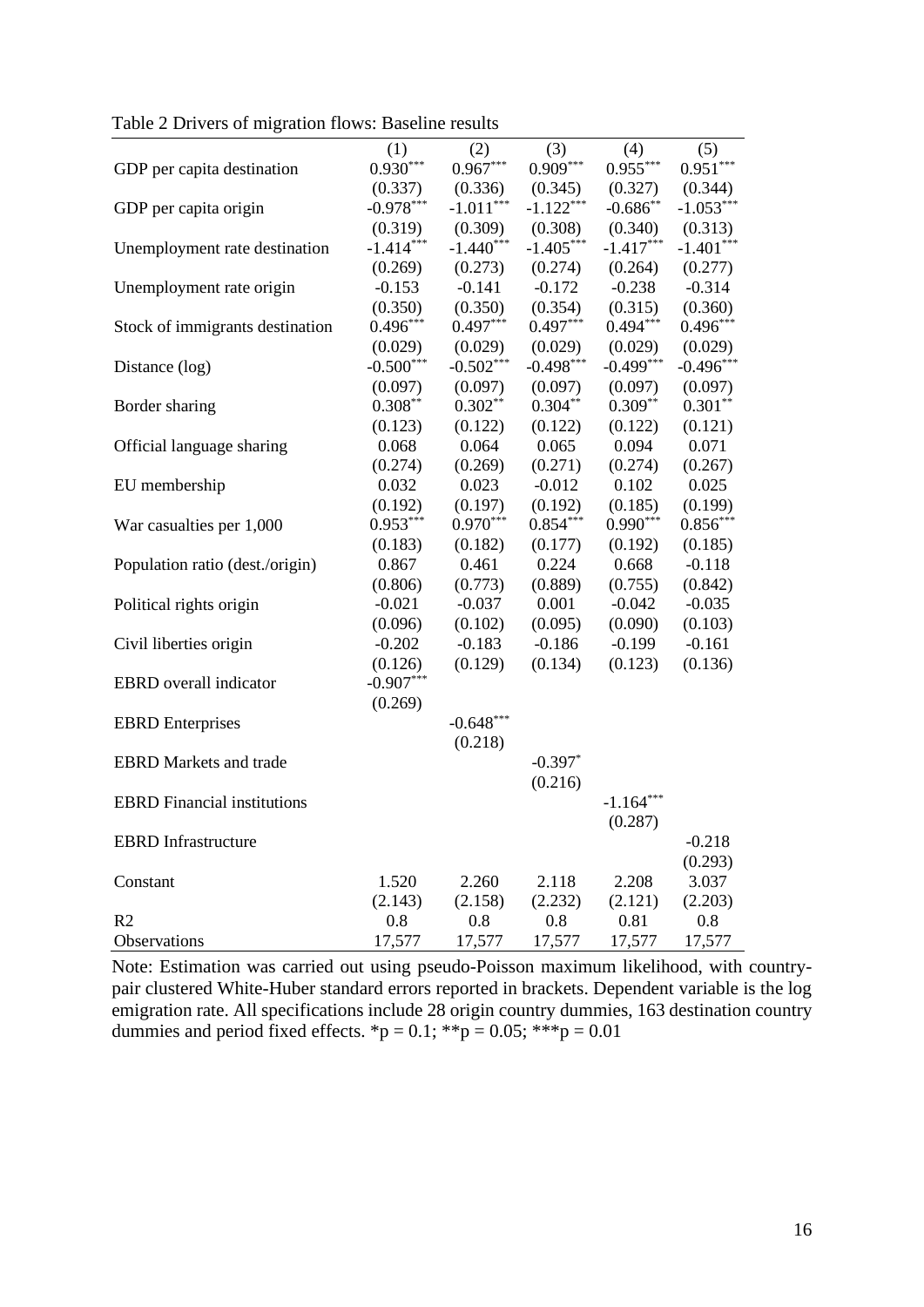The EBRD overall indicator is negatively associated with emigration at the 0.01 significance level. To understand the link between reform and emigration, columns 2-5 include the four EBRD sub-indices measuring reform progress in different areas. Of these four indicators, the coefficient on reforms supporting the development of financial institutions is the largest in magnitude. Reforms supporting enterprises and market and trade are also identified as significant, while infrastructure reforms are insignificant. In section 3 we noted that reform to enterprises and financial institutions contributed to individuals' assessments of their future economic prospects. Our migration model confirms that the implementation of reforms in these two areas also significantly reduces emigration. This result supports our hypothesis that positive expectations about one's future situation, induced by reform progress in the home country, diminish incentives for emigration. This finding is consistent with migration prospect theory (Czaika 2015), which asserts that short-term bilateral migration flows are driven by expectations about the future economic situations in the home and potential destination countries.

To put the effect of the reform progress shown in Table 2 into perspective, we calculate the standardized beta coefficients for selected variables in Table 3. Beta coefficients make the estimates of our reform indicators directly comparable to the estimates of other pull and push factors. The results show that one standard deviation change in the overall EBRD indicator (in Column 2) is associated with a 0.36 standard deviation change in emigration. Taking the descriptive statistics in Table A1, an increase in overall reform progress by 0.78 (one standard deviation) is thus associated with a decrease in emigration by 0.76 person per 1000 population. Noteworthy, besides statistical significance, is the economic significance of reform progress. For example, the magnitude of overall reform progress (0.34) is similar to that of the GDP per capita in the country of origin (0.36). It is larger than the magnitude of distance (0.21) but less than a magnitude of the GDP per capita in the destination (0.58). According to the standardized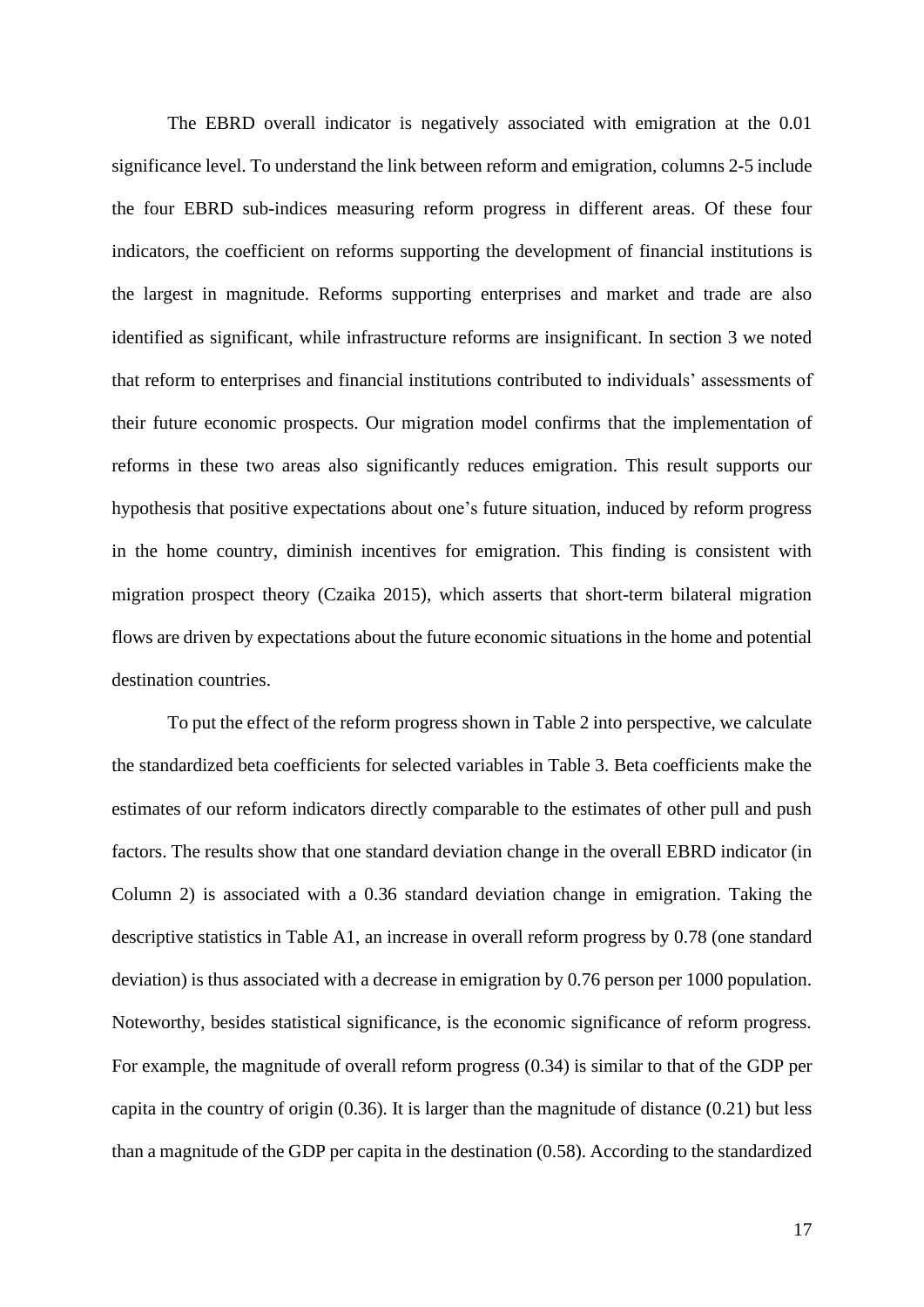coefficients in Column 2-5, reforms supporting private companies and financial institutions exhibit the largest effect in decreasing emigration, 0.27 and 0.45 respectively. Reforms in these areas were also, as we have discussed, found to convey strong signals to individuals about their future economic prospects.

| Tuble 3 DITYCHS OF HILLIGHT HOWS, DRIHGHTGLOG COCHILIGHTS |                        |             |             |             |             |
|-----------------------------------------------------------|------------------------|-------------|-------------|-------------|-------------|
|                                                           | (1)                    | (2)         | (3)         | (4)         | (5)         |
| GDP per capita destination                                | $0.575^{\ast\ast\ast}$ | $0.598***$  | $0.562***$  | $0.591***$  | $0.589***$  |
| GDP per capita origin                                     | $-0.362***$            | $-0.374***$ | $-0.415***$ | $-0.254**$  | $-0.389***$ |
| Unemployment rate destination                             | $-0.487***$            | $-0.496***$ | $-0.484***$ | $-0.488***$ | $-0.483***$ |
| Unemployment rate origin                                  | $-0.033$               | $-0.031$    | $-0.038$    | $-0.052$    | $-0.069$    |
| Stock of immigrants destination                           | $0.811***$             | $0.811***$  | $0.813***$  | $0.807***$  | $0.811***$  |
| Distance (log)                                            | $-0.209***$            | $-0.210***$ | $-0.208***$ | $-0.209***$ | $-0.207***$ |
| Border sharing                                            | $0.025***$             | $0.024**$   | $0.024***$  | $0.025***$  | $0.024***$  |
| Official language sharing                                 | 0.002                  | 0.002       | 0.002       | 0.003       | 0.002       |
| EU membership                                             | 0.002                  | 0.002       | $-0.001$    | 0.008       | 0.002       |
| War casualties per 1,000                                  | $0.183***$             | $0.186***$  | $0.164***$  | $0.190***$  | $0.164***$  |
| Population ratio (dest./origin)                           | 0.822                  | 0.437       | 0.212       | 0.634       | $-0.112$    |
| Political rights origin                                   | $-0.020$               | $-0.036$    | 0.001       | $-0.040$    | $-0.033$    |
| Civil liberties origin                                    | $-0.159$               | $-0.144$    | $-0.146$    | $-0.156$    | $-0.126$    |
| <b>EBRD</b> overall indicator                             | $-0.342***$            |             |             |             |             |
| <b>EBRD</b> Enterprises                                   |                        | $-0.267***$ |             |             |             |
| <b>EBRD</b> Markets and trade                             |                        |             | $-0.151*$   |             |             |
| <b>EBRD</b> Financial institutions                        |                        |             |             | $-0.449***$ |             |
| <b>EBRD</b> Infrastructure                                |                        |             |             |             | $-0.080$    |

Table 3 Drivers of migration flows: Standardized coefficients

Note: Standardized coefficients refer to models estimated in Table 2. \*p = 0.1; \*\*p = 0.05;  $***p = 0.01$ 

# **6 Multilateral Resistance**

The recent papers by Bertoli and Moraga (2013) and Bertoli et al. (2016) show that the presence of multilateral resistance to migration (MRM) violates the independence of the irrelevant alternatives assumption and distorts the coefficients estimated from bilateral migration flows.<sup>11</sup> This applies to our case because transition reforms were implemented simultaneously in all the

<sup>11</sup> The term *multilateral resistance to migration* was coined by Bertoli and Moraga (2013) but the concept is commonly used in the analysis of bilateral trade flows.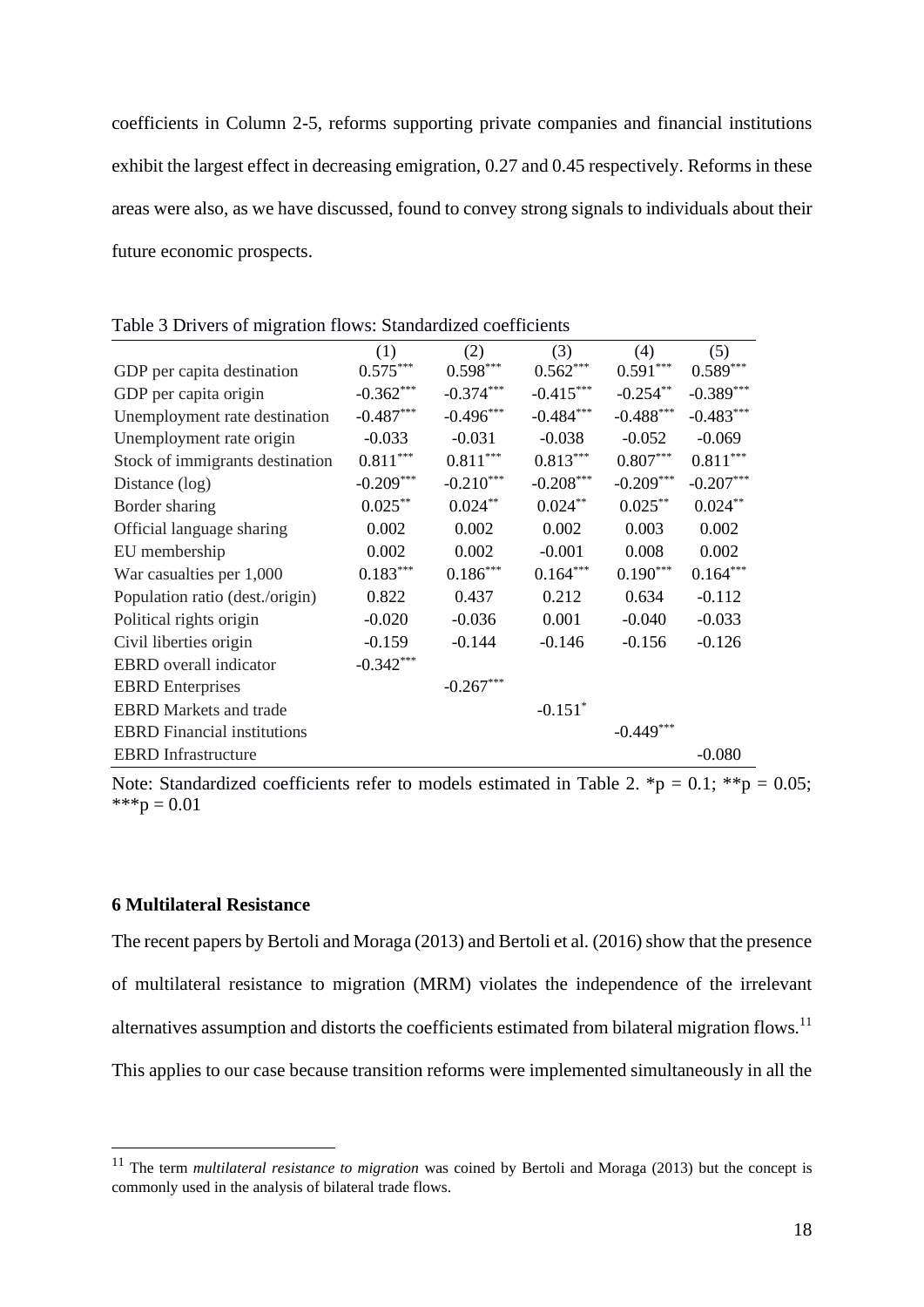post-communist countries. Bilateral migration rates depend on opportunities to migrate to other countries, therefore our identification of those reforms' impacts on emigration may be confounded by the influence of transition progress in other countries.

A number of alternatives have been proposed that we follow in order to address the challenge posed by MRM. First, we follow Mayda (2010) and extend the baseline regression model by including a multilateral pull (MP) effect to the model specification that captures the additional wage gain per kilometre from moving to another destination. This is calculated for all destinations as an average of per capita GDP weighted by the inverse of distance from the origin country:

$$
MP_{ijt} = \frac{1}{n} \sum_{c} ln \frac{GDP_{ct}}{dist_{ic}}
$$

where  $C$  is a set of  $n$  destinations alternative to  $i$ . The second column in Table 4 reports these estimates with the MP term included, which remain essentially unchanged compared to the baseline estimates in the first column. <sup>12</sup> Second, we follow Beine and Parsons (2015) and include destination-time fixed effects in the baseline model to control for multilateral resistance of the destination countries. The coefficients of the reform indicators are larger than in the baseline model (compare Column 1 and 3) and highly significant. This is the only specification in which the estimate for the indicator measuring progress in infrastructure reforms is marginally significant at the 0.1 level. Third, following Gröschl (2012), and Czaika and Parsons (2017), we add two terms to our baseline model based on distance ( $MRMD_{i}$ ) and common borders ( $MRMB_{\text{fit}}$ ) to account for MRM. These terms are defined as follows:

$$
MRMD_{ijt} = \sum_{k=1} \theta_{kt} dist_{ik} + \sum_{m=1} \theta_{mt} dist_{mj} - \sum_{k=1} \sum_{m=1} \theta_{mt} \theta_{kt} dist_{km}
$$

$$
MRMB_{ijt} = \sum_{k=1} \theta_{kt} b_{ik} + \sum_{m=1} \theta_{mt} b_{mj} - \sum_{k=1} \sum_{m=1} \theta_{mt} \theta_{kt} b_{km}
$$

<sup>&</sup>lt;sup>12</sup> Full results are available from the authors upon request.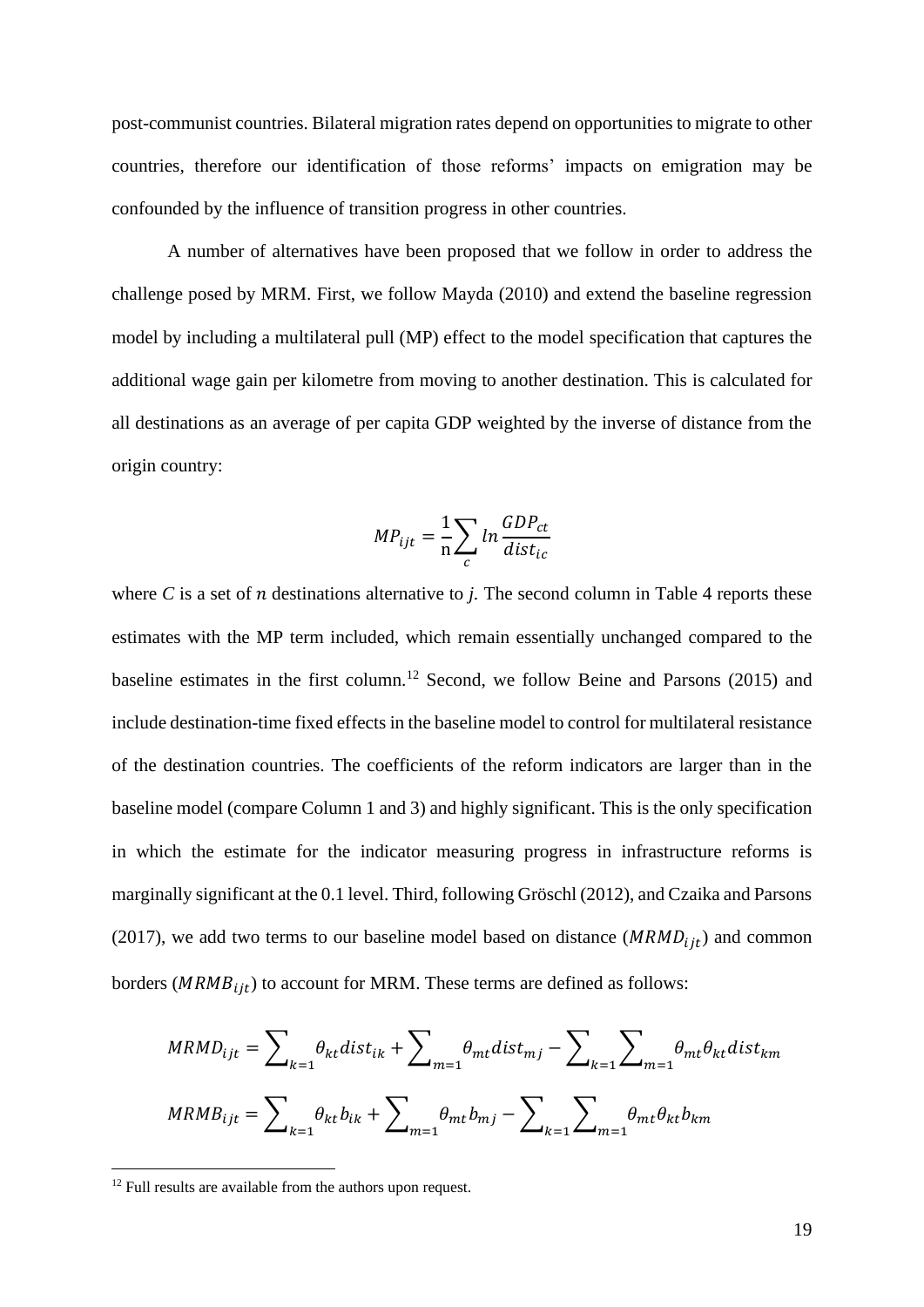where  $\theta_{kt}$  is the population of the given country as a share of the world population,  $b_{ij}$  is a border dummy and  $dist_{ij}$  is the bilateral distance between the origin and destination.<sup>13</sup>

| Table + Dirvers of Inigration Hows. Dealing with inditional resistance |                 |                           |                                   |                                            |  |  |  |
|------------------------------------------------------------------------|-----------------|---------------------------|-----------------------------------|--------------------------------------------|--|--|--|
|                                                                        | <b>Baseline</b> | Multilateral<br>pull term | Destination-time<br>fixed effects | Multilateral<br>resistance to<br>migration |  |  |  |
|                                                                        | (1)             | (2)                       | (3)                               | (4)                                        |  |  |  |
| <b>EBRD</b> overall indicator                                          | $-0.907***$     | $-0.916***$               | $-1.261***$                       | $-1.061***$                                |  |  |  |
|                                                                        | (0.269)         | (0.269)                   | (0.278)                           | (0.270)                                    |  |  |  |
| <b>EBRD</b> Enterprises                                                | $-0.648***$     | $-0.700***$               | $-0.899***$                       | $-0.721***$                                |  |  |  |
|                                                                        | (0.218)         | (0.224)                   | (0.212)                           | (0.218)                                    |  |  |  |
| <b>EBRD</b> Markets and trade                                          | $-0.397*$       | $-0.394*$                 | $-0.618***$                       | $-0.497***$                                |  |  |  |
|                                                                        | (0.216)         | (0.217)                   | (0.209)                           | (0.214)                                    |  |  |  |
| <b>EBRD</b> Financial institutions                                     | $-1.164***$     | $-1.177***$               | $-1.207***$                       | $-1.240***$                                |  |  |  |
|                                                                        | (0.287)         | (0.279)                   | (0.253)                           | (0.275)                                    |  |  |  |
| <b>EBRD</b> Infrastructure                                             | $-0.218$        | $-0.200$                  | $-0.545*$                         | $-0.349$                                   |  |  |  |
|                                                                        | (0.293)         | (0.307)                   | (0.312)                           | (0.294)                                    |  |  |  |

Table 4 Drivers of migration flows: Dealing with multilateral resistance

Note: Each coefficient is obtained from a separate estimation. Baseline estimates from Table 2 are presented in Column 1. The alternative methods of dealing with multilateral resistance are motivated by the literature: Mayda (2010) in Column 2, Beine and Parsons (2015) in Column 3 and Gröschl (2012) in Column 4. \*p = 0.1; \*\*p = 0.05; \*\*\*p = 0.01

Column 4 confirms that our baseline results (in Column 1) are robust to controlling for multilateral resistance. Reform progress in all areas except infrastructure is identified as reducing emigration. The downward bias in the baseline model is explained by the fact that the implementation of transition reforms occurs simultaneously in countries that most migrants

<sup>&</sup>lt;sup>13</sup> There are other approaches proposed in the literature which we cannot apply to our situation. First, the Common Correlated Effects estimator developed by Pesaran (2006) is proposed by Bertoli and Moraga (2013). This approach is based on OLS estimation and therefore it is not suitable in our case because our dependent variable includes a large proportion of zeros. Second, origin-time fixed effects are included to capture the multilateral resistance (Ortega and Peri 2013; Beine et al. 2019). This method is not suitable in our case since we have the variables of interest (EBRD indicators) defined along origin-time dimensions. Third, the inclusion of origin-nest dummies based on Pesaran's (2006) Cross-section Dependence (CD) test is used to remove location specific unobserved components (Bertoli and Moraga 2015). The optimal partition of destination countries into nests is decided by CD-test so that the loss of identification power is benefited by the lower risk of incorrect specification. The CD-test does not converge so we fail to identify the optimal origin-nest structure in our analysis.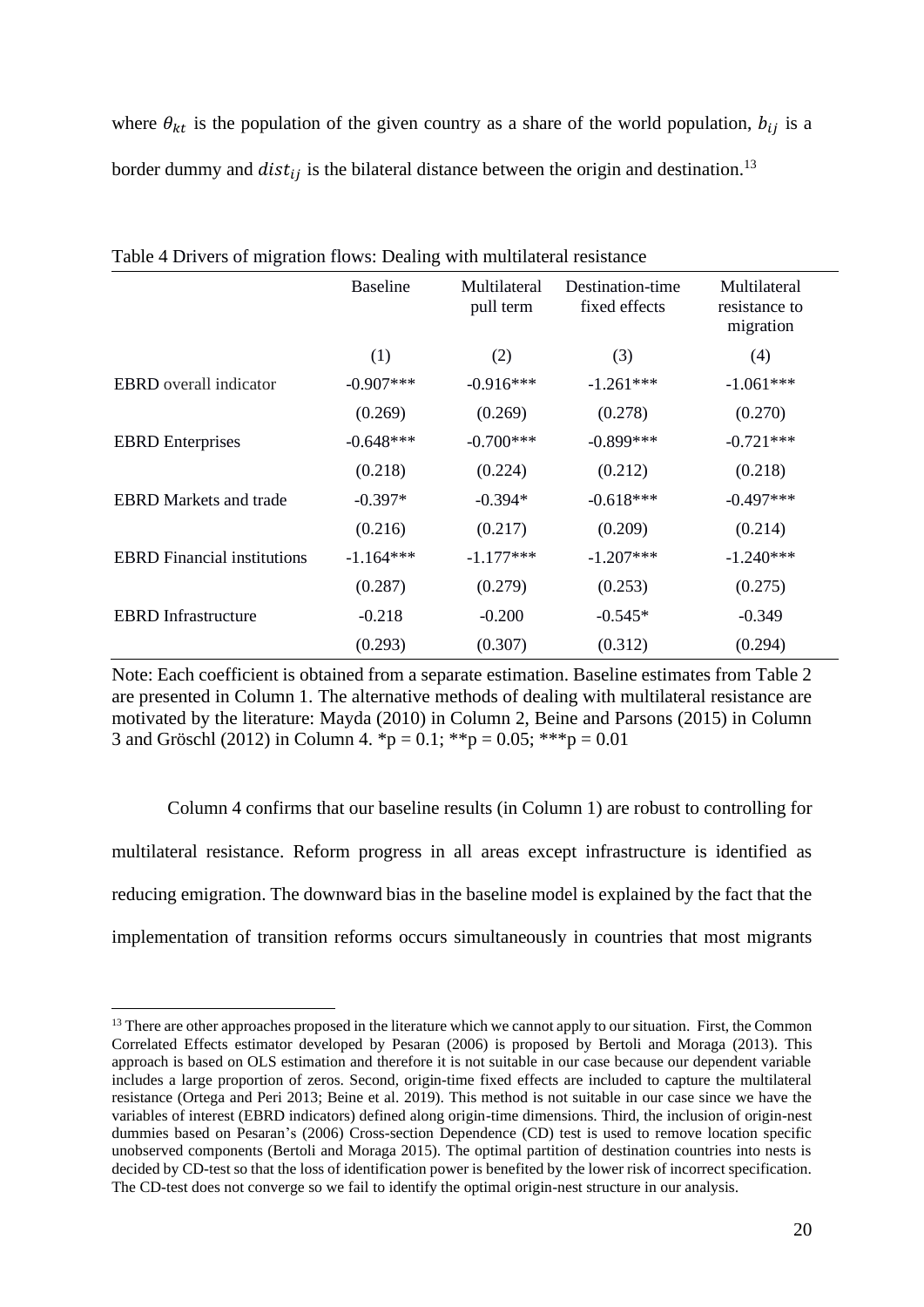consider close substitutes. The reform progress in their country of origin is thus correlated with the reform progress in their potential migration destinations, and if this is not controlled for then the estimated effect of the reform indicators in the sending country also captures reduction in migration flows that is due to the increased attractiveness of the destination countries. Importantly, the interpretations obtained from the baseline model hold, and the effect of economic prospects induced by reform progress on emigration is slightly larger when the attractiveness of alternative destinations is controlled for.

#### **7 Robustness Analyses**

We perform a series of robustness tests of the baseline model specification. First we use the approach suggested by Oster (2019) to explore whether unobserved selection might bias our point estimates.<sup>14</sup> Oster's values for unbiased coefficients (not shown here) are slightly higher (in absolute values) but very close to our estimates. The results indicate that any remaining omitted variables bias in our model is relatively small and our point estimates might be conservative. Second we estimate models in Table 2 using Worldwide Governance Indicators (Kaufmann et al. 2010) instead of EBRD indicators.<sup>15</sup> Estimates confirm that dimensions of governance related to political stability, government effectiveness and regulatory quality are associated with lower emigration rates (see Table A2 in the Appendix). Overall findings suggest that countries with strong economic and political institutions also experience less emigration but the evidence cannot be interpreted as causal.

Third we show that the baseline results are robust to removing all migration flows directed to Germany. This is motivated by the fact that German law granted the possibility of obtaining citizenship to ethnic Germans residing abroad (OECD 2001). Migration moves motivated by

<sup>&</sup>lt;sup>14</sup> We use robomit (version 1.0.5) R package to calculate bounding values for unbiased coefficients based on OLS estimates as the procedure does not work with PPML model.

<sup>&</sup>lt;sup>15</sup> Indicators are available from 1996 so we use 1996 values in the first period, and average values over years 1997-2000, 2001-2005, 2006-2010 in the following periods.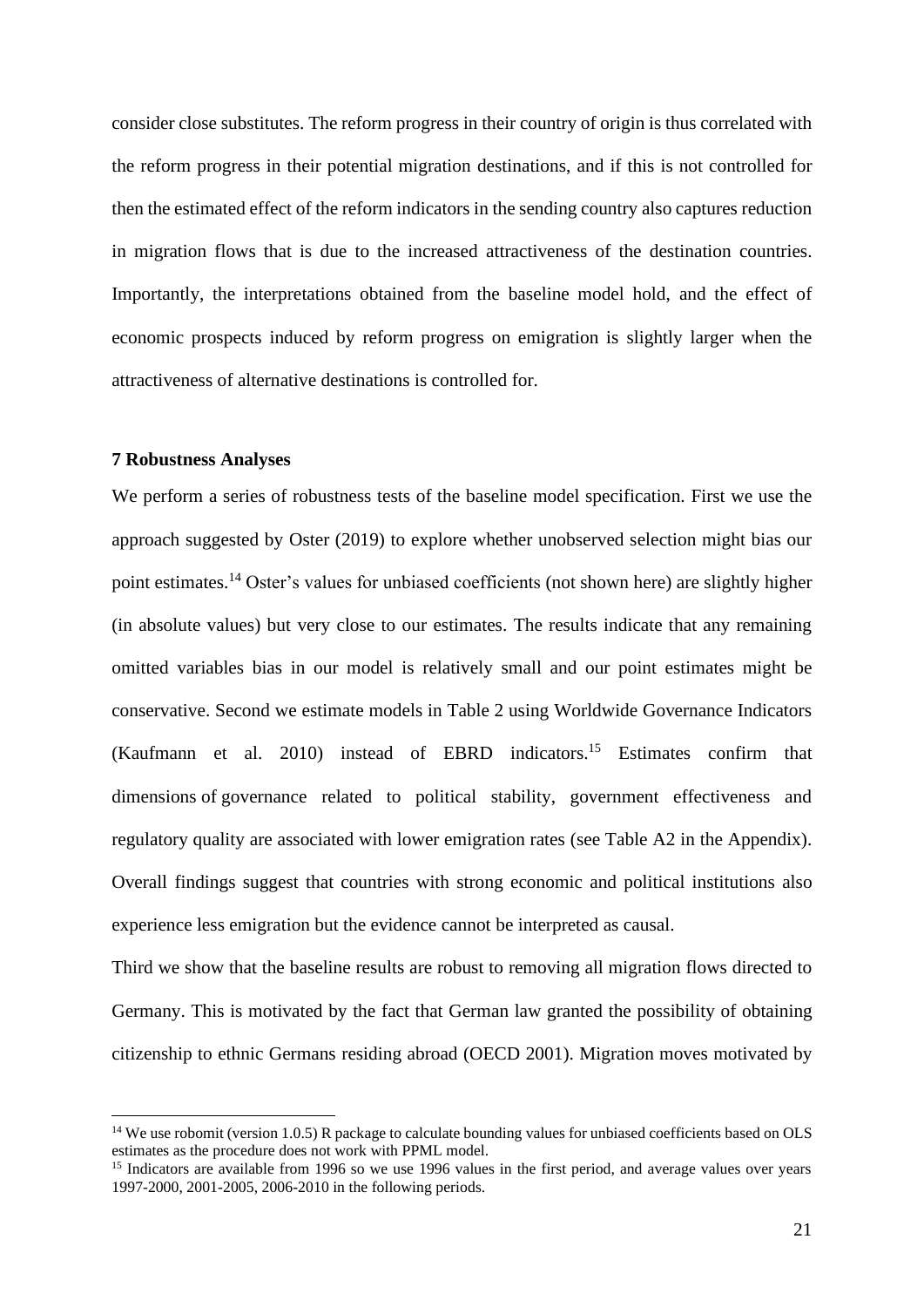the benefits of this regulation are unrelated to transition process and may therefore contaminate our results. Column 2 in Table 5 shows that the estimates of the EBRD indicators measuring reform progress in relation to enterprises and financial institutions are slightly smaller in comparison with baseline results in Column 1. The reform indicators associated with markets and trade and infrastructure are insignificant.

Next in Columns 3 and 4 we show that our baseline results are robust to dropping migration flows from and to Russia, respectively. Russia is considered the hegemon of the postcommunist group and it is important to establish that our results are not driven by any single country. These robustness tests confirm the strong link between the implementation of marketoriented reforms, specifically in the areas identified above, and migration patterns.

Finally, we estimate equation (4) with the immigration rate as the dependent variable (defined as the number of immigrants as a share of the population in the sending country). The central hypothesis in this paper is that positive economic prospects lower emigration. Estimates on reform indicators in column 5 are positive and indicate that the positive economic prospects formed by reform progress also stimulate immigration from other countries. This finding confirms that the implementation of market reforms contributes to positive economic assessments and makes a country also more attractive to immigrants.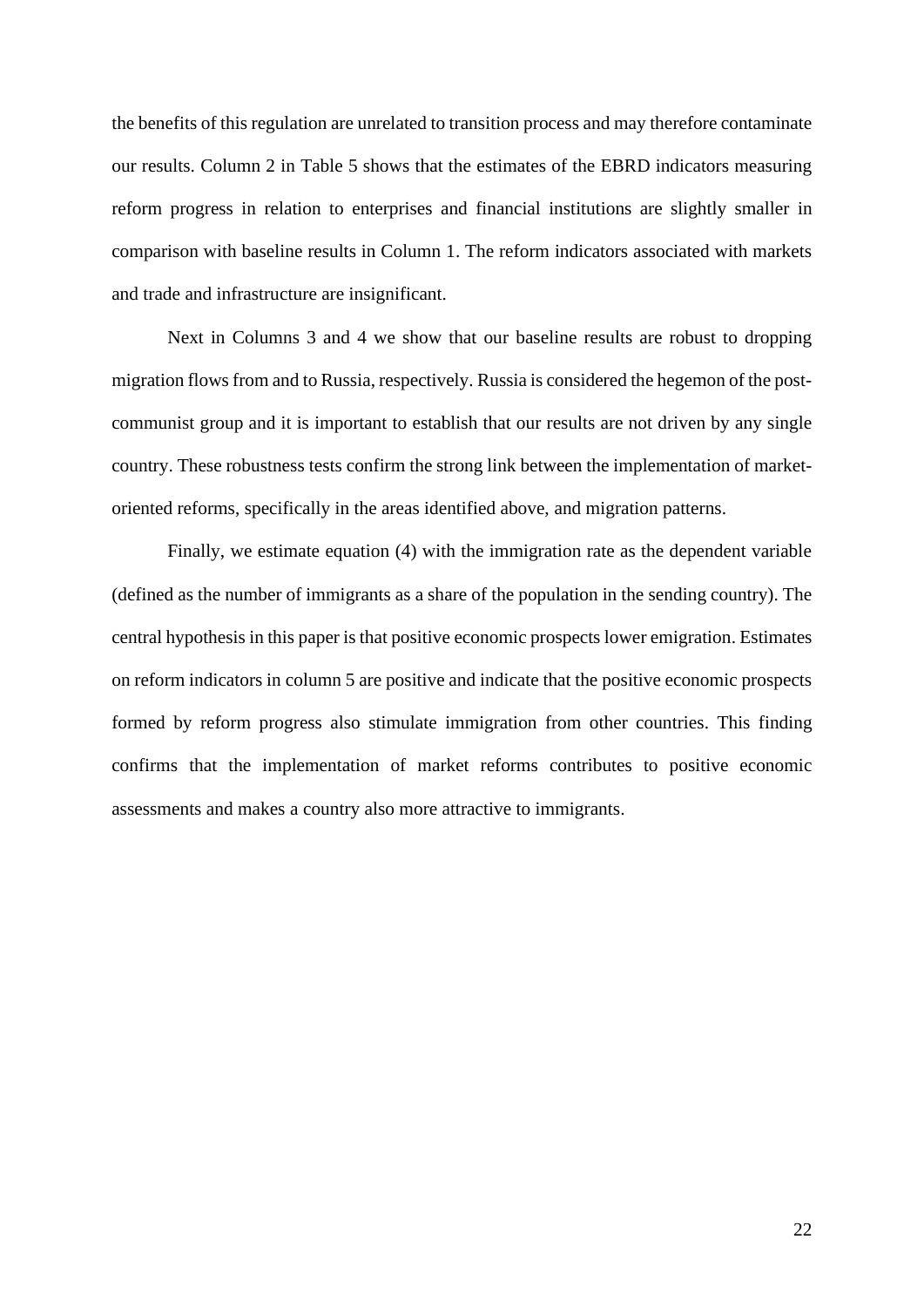|                                    | <b>Baseline</b> | Omitting    | Omitting    | Omitting    | Immigration |
|------------------------------------|-----------------|-------------|-------------|-------------|-------------|
|                                    |                 | flows to    | flows to    | flows from  | rate        |
|                                    |                 | Germany     | Russia      | Russia      |             |
|                                    | (1)             | (2)         | (3)         | (4)         | (5)         |
| <b>EBRD</b> overall indicator      | $-0.907***$     | $-0.620**$  | $-0.817***$ | $-0.907***$ | $0.706**$   |
|                                    | (0.269)         | (0.276)     | (0.263)     | (0.269)     | (0.310)     |
| <b>EBRD</b> Enterprises            | $-0.648***$     | $-0.435*$   | $-0.589***$ | $-0.649***$ | $0.532**$   |
|                                    | (0.218)         | (0.229)     | (0.224)     | (0.218)     | (0.258)     |
| <b>EBRD</b> Markets and trade      | $-0.397*$       | $-0.175$    | $-0.446**$  | $-0.397*$   | $0.378*$    |
|                                    | (0.216)         | (0.217)     | (0.208)     | (0.216)     | (0.198)     |
| <b>EBRD</b> Financial institutions | $-1.164***$     | $-1.007***$ | $-1.174***$ | $-1.164***$ | $0.611**$   |
|                                    | (0.287)         | (0.307)     | (0.338)     | (0.287)     | (0.309)     |
| <b>EBRD</b> Infrastructure         | $-0.218$        | $-0.151$    | $-0.177$    | $-0.218$    | $1.028**$   |
|                                    | (0.293)         | (0.315)     | (0.248)     | (0.294)     | (0.459)     |

Table 5 Drivers of migration flows: Robustness checks

Note: Each coefficient is obtained from a separate estimation. Baseline estimates from Table 2 are presented in Column 1. The estimation sample excludes migration flows to Germany (Column 2), to Russia (Column 3), and from Russia (Column 4). The dependent variable in Column 5 is the immigration rate. \*p = 0.1; \*\*p = 0.05; \*\*\*p = 0.01

## **8 Conclusion**

This paper confirms, in line with the migration theory, that positive expectations about economic development and job market prospects diminish incentives for emigration. Our research builds on the literature on transition economies, which has found that reform progress has positive effects on economic growth, job prospects and returns to education in the long-run. Using data from Eurobarometer surveys we first show that the implementation of marketoriented reforms in post-communist countries has contributed to positive assessments of individuals' financial situations. We identify that reforms conducive to private business and financial services generate particularly high economic prospects. In the second step, we show that the positive expectations of future economic development formed by market-oriented reforms reduce people's motivation to leave their country. Our identification strategy exploits variation in the transformation processes from planned to market economies in 28 postcommunist countries. We identify that reforms supporting private enterprises and the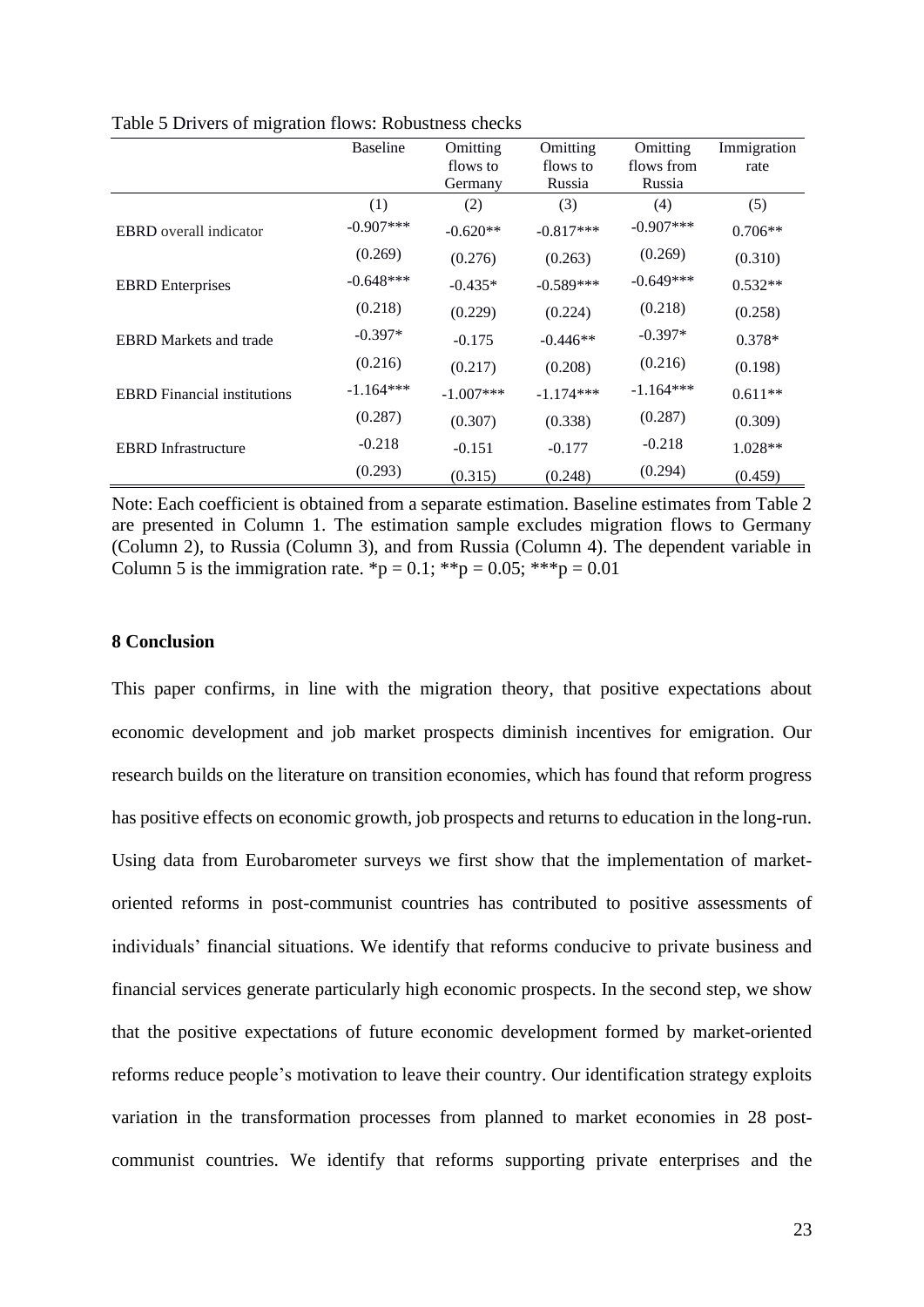development of financial institutions, which also provided individuals with the strongest signals about their future prospects, are associated with lower emigration. Examples of such reforms may include privatization, removal of state subsidies and the gradual liberalisation of interest rates and supervision of the financial sector. Progress in infrastructure reforms, on the other hand, does not generate such positive signals and is not found to be linked with emigration. We confirm that our conclusions are robust to the potential bias induced by multilateral resistance to migration or by selection on unobservables. Our analysis does not necessarily establish the causal relationship, as the quality of economic and political institutions is strongly positively correlated and they continuously reinforce one another.

Our results point towards several conclusions. The migration prospects theory by Czaika (2015) asserts that temporary migration flows are more driven by future prospects whereas permanent migration is driven by absolute economic disparities. Given the temporary nature of migration in post-communist countries (Ledesma and Piracha 2004), our research confirms that these migration intentions are responsive to people's expectations of economic development. The implementation of market reforms largely increased the returns to education in transition countries (Fleisher et al. 2005). Literature shows that emigrants moving from a source with low returns to skills to a destination with high returns to skill are positively selected (Grogger and Hanson 2011). Although migration data in post-communist countries are not available by education level, we show that the realization of economic reforms is associated with lower emigration flows and higher immigration in the aggregate levels. Migration flows on a shorter distance and between neighbouring countries are larger, that points to a liquidity constraint preventing some migration flows. With the newly available migration data researchers document the selectivity of migration flows along cultural traits (Docquier et al. 2020) and personal characteristic (Aksoy and Poutvaara 2019). Recent research by Ariu et al. (2016) found that migration flows of high-skilled individuals are more sensitive to differences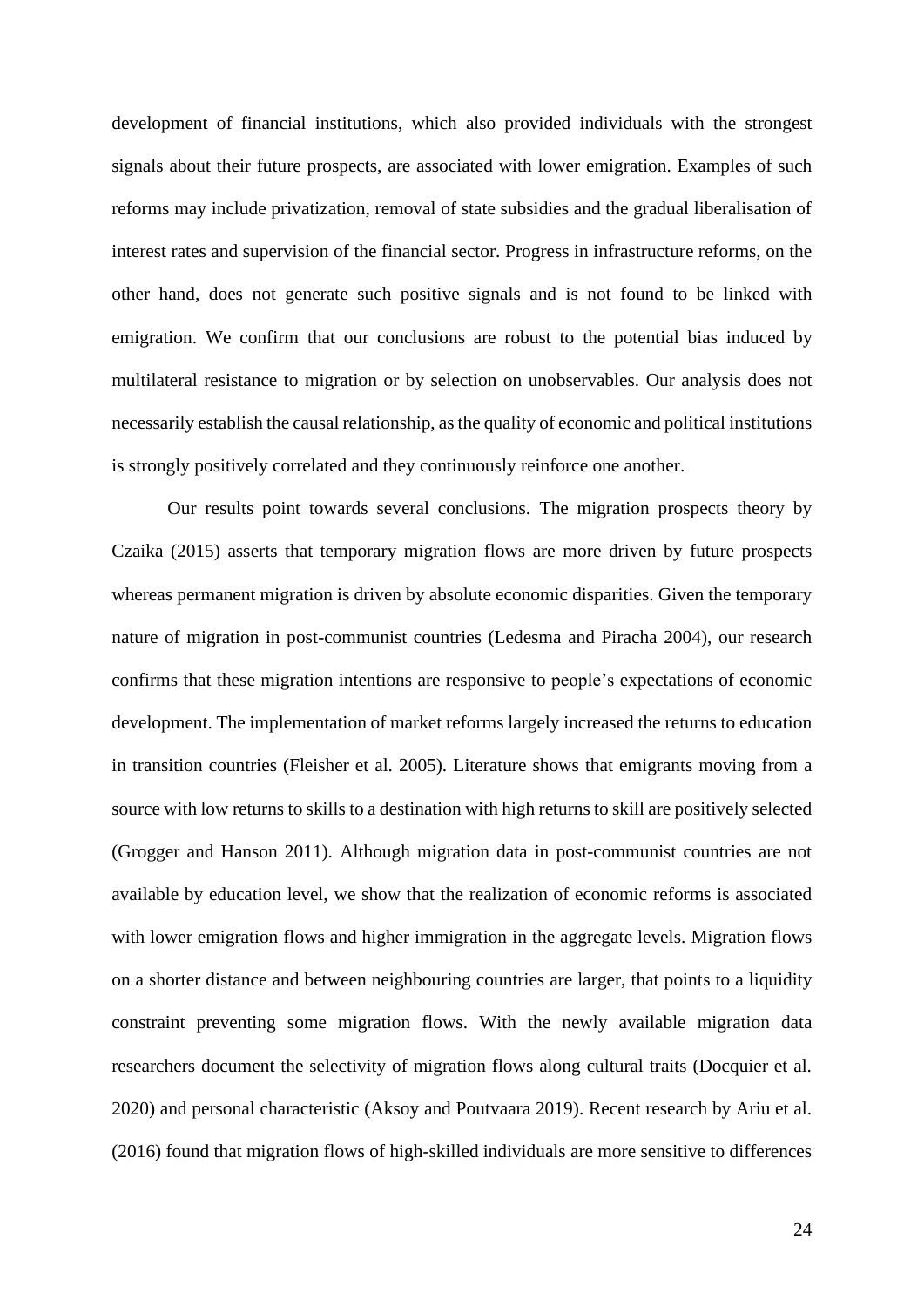in governance quality than flows of low-skilled migrants. Bad governance and delayed economic reforms thus create an economic burden not only by reducing the country's growth performance but also through brain drain (Di Maria and Lazarova, 2012). According to our research, reforms that open a country's markets to private activities and improve credit accessibility reduce emigration the most. Reforms that improve the management of infrastructure services are not confirmed to be associated with migration decisions and this may be an important lesson for government policy. The conclusions from our research suggest that pro-business reforms should be implemented in developing economies as a priority in order to reduce emigration and mitigate the negative consequences of brain drain.

#### **References**

- Abel, G. J. (2018), Estimates of Global Bilateral Migration Flows by Gender between 1960 and 2015. *International Migration Review*, 52(3), 809-852.
- Aksoy, C.G. and Poutvaara, P. (2019), "Refugees' and Irregular Migrants' Self-Selection into Europe: Who Migrates Where?, CESifo Working Papers 7781.
- Aristei, D. & Cristiano Perugini, C. (2015). The Drivers of Personal Income Inequality in Transition, and the Role of Reform Approaches. In: Perugini C., Pompei F. (eds) *Inequalities During and After Transition in Central and Eastern Europe. Studies in Economic Transition*. Palgrave Macmillan, London
- Ariu, A., Docquier, F., & Squicciarini, M. P. (2016). Governance quality and net migration flows. R*egional Science and Urban Economics*, *60*, 238-248.
- Babecký, J., & Campos, N. F. (2011). Does reform work? An econometric survey of the reform–growth puzzle. *Journal of Comparative Economics*, *39*(2), 140-158.
- Babecky, J., & Havranek, T. (2014). Structural reforms and growth in transition. *Economics of Transition*, *22*(1), 13-42.
- Beine, M., Docquier, F. and Özden, Ç. (2011), "Diasporas", *Journal of Development Economics*, 95(1), 30–41.
- Beine, M., Bourgeon, P., & Bricongne, J. C. (2019). Aggregate fluctuations and international migration. *The Scandinavian Journal of Economics, 121(1), 117-152*.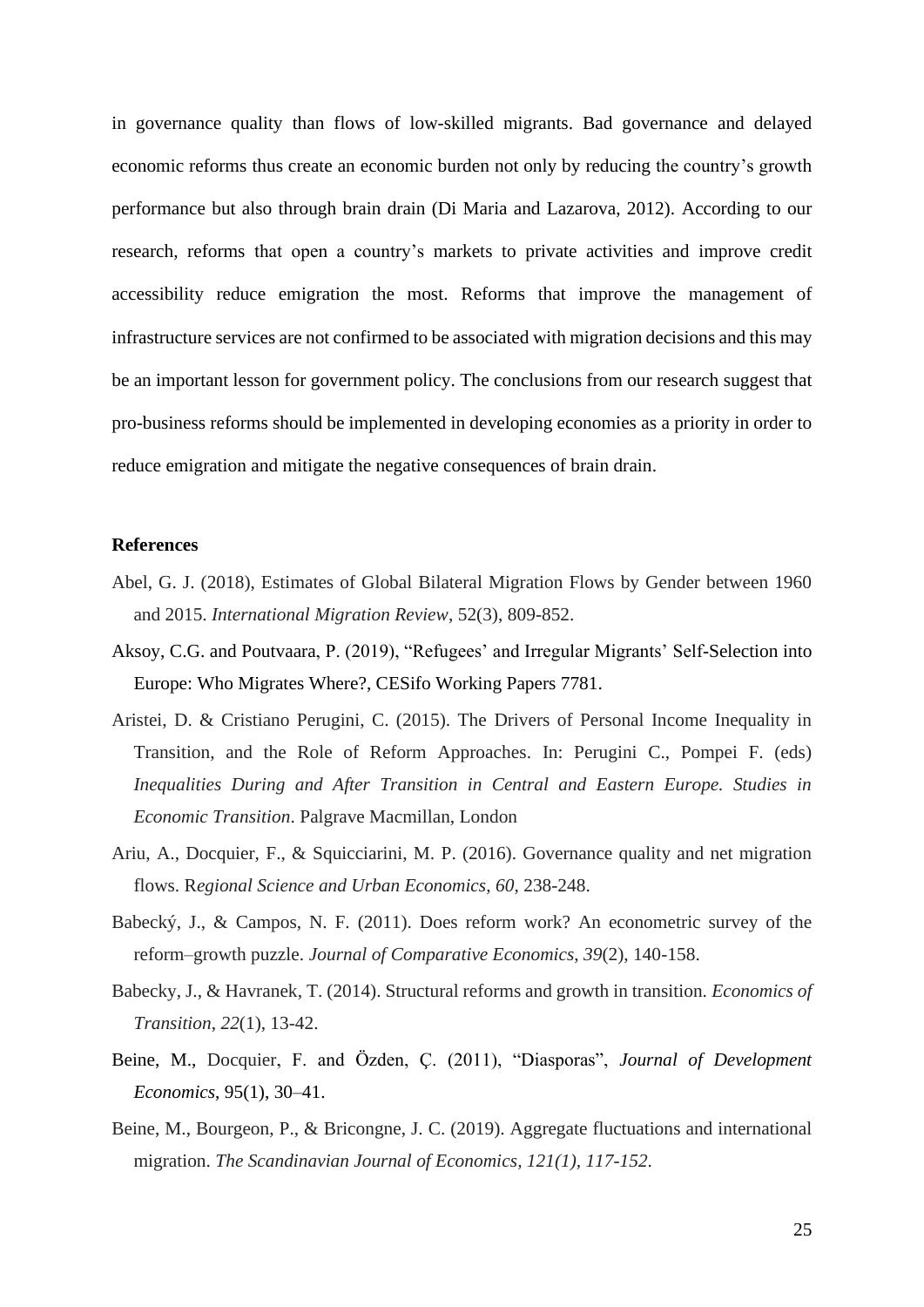- Beine, M., & Parsons, C. (2015). Climatic factors as determinants of international migration. *The Scandinavian Journal of Economics*, *117*(2), 723-767.
- Bergh, A., Mirkina, I., & Nilsson, T. (2015). Pushed by Poverty or by Institutions? Determinants of Global Migration Flows. *IFN Working paper (No. 1077).* Research Institute of Industrial Economics.
- Bertocchi, G., & Strozzi, C. (2008). International migration and the role of institutions. *Public Choice*, *137*(1), 81-102.
- Bertoli, S., & Moraga, J. F. H. (2013). Multilateral resistance to migration. *Journal of Development Economics*, *102*, 79-100.
- Bertoli, S., & Moraga, J. F. H. (2015). The size of the cliff at the border. *Regional Science and Urban Economics*, *51*, 1-6.
- Bertoli, S., Brücker, H., & Moraga, J. F. H. (2016). The European crisis and migration to Germany. *Regional Science and Urban Economics*, *60*, 61-72.
- Bertoli, S., & Ruyssen, I. (2018). Networks and migrants' intended destination. *Journal of Economic Geography*, *18*(4), 705–728.
- Cooray, A., & Schneider, F. (2016). Does corruption promote emigration? An empirical examination. *Journal of Population Economics*, *29*(1), 293-310.
- Czaika, M. (2015). Migration and economic prospects. *Journal of Ethnic and Migration Studies*, *41*(1), 58-82.
- Czaika, M. & de Haas, H. (2017). Migration and economic prospects. *International Migration Review*, 5*1*(4), 893–926.
- Czaika, M. & Parsons, C. R. (2017). The gravity of high-skilled migration policies. *Demography*, *54*(2), 603-630.
- DiMaria, C., & Lazarova, E. A. (2012). Migration, Human Capital Formation, and Growth: An Empirical Investigation. *World Development,* 40(5), 938-955.
- Docquier, F., Peri, G. & Ruyssen, I. (2014). The Cross-country Determinants of Potential and Actual Migration. *International Migration Review*, 48: 37-99.
- Docquier, F., Tansel, A., & Turati, R. (2020). Do Emigrants Self-Select Along Cultural Traits? Evidence from the MENA Countries. *International Migration Review*, *54*(2), 388–422.
- EBRD (2012). *Transition report 2012*. European Bank for Reconstruction and Development London.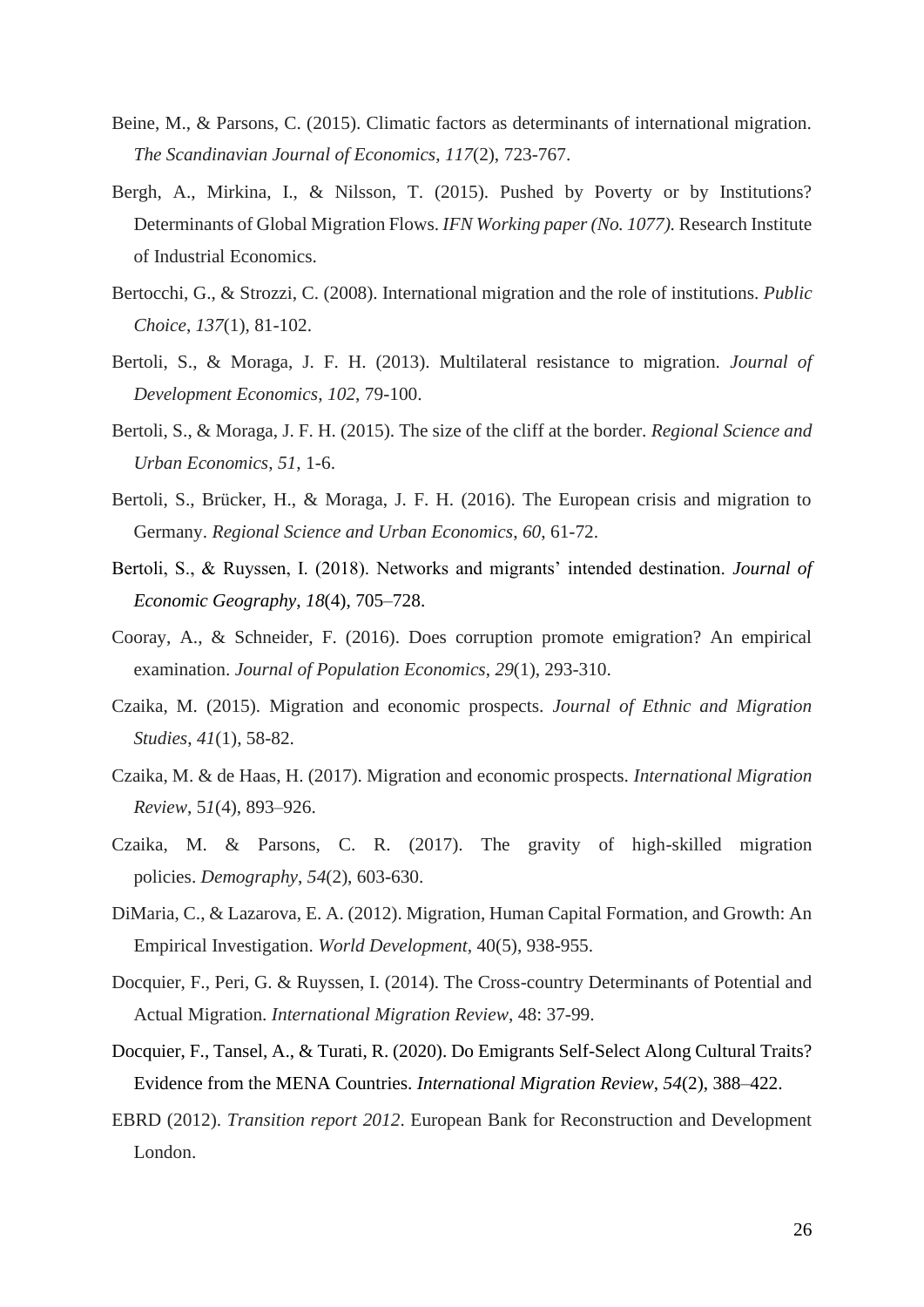- Fleisher, B. M., Sabirianova, K., & Wang, X. (2005). Returns to skills and the speed of reforms: Evidence from Central and Eastern Europe, China, and Russia. *Journal of Comparative Economics*, *33*(2), 351–370.
- Freedom in the World 2012 Methodology. http://www.freedomhouse.org/report/freedomworld-2012/methodology
- Ganguli, I. (2018). Immigrant selection before and after communism. *Economics of Transition*, 26(4), 649-694.
- Giulietti, C., Guzi, M., Kahanec, M., & Zimmermann, K.F. (2013). Unemployment benefits and immigration: evidence from the EU. *International Journal of Manpower*, 34(1), 24-38.
- Gorinas, C. & Pytlikova, M. (2015). The Influence of Attitudes toward Immigrants on International Migration, *International Migration Review*, 51(2), 416-451.
- Grogger, J., & Hanson, G. H. (2011). Income maximization and the selection and sorting of international migrants. *Journal of Development Economics*, *95*(1), 42–57.
- Gröschl, J. (2012). Climate change and the relocation of population. *Beiträge zur Jahrestagung des Vereins für Socialpolitik 2012: Neue Wege und Herausforderungen für den Arbeitsmarkt des 21. Jahrhunderts* – Session: Migration II, No. D03-V1
- Havrylyshyn, O. (2007). Fifteen years of transformation in the post-communist world: Rapid reformers outperformed gradualists. *Cato Development Policy Analysis Series Paper*, (4).
- Huber, P., & Nowotny, K. (2020). Risk aversion and the willingness to migrate in 30 transition countries. *Journal of Population Economics*, *33*(4), 1463–1498.
- Kaczmarczyk, P., & Okólski, M. (2005). International migration in Central and Eastern Europe–current and future trends. In *United Nationals expert group meeting on international migration and development, mimeo*.
- Kahanec, M., Pytlikova, M., & Zimmermann, K. F. (2016). The free movement of workers in an enlarged European Union: Institutional underpinnings of economic adjustment. In *Labor Migration, EU Enlargement, and the Great Recession* (pp. 1-34). Springer Berlin Heidelberg.
- Kaufmann, D., Kraay, A., & Mastruzzi, M. (2010). *The Worldwide Governance Indicators : A Summary of* Methodology*, Data and Analytical Issues*. *World Bank Policy Research Working Paper No. 5430*.
- Ledesma, M. L. & Piracha, M. (2004). International Migration and the Role of Remittances in Eastern Europe. *International Migration*, 42(4), 65–83.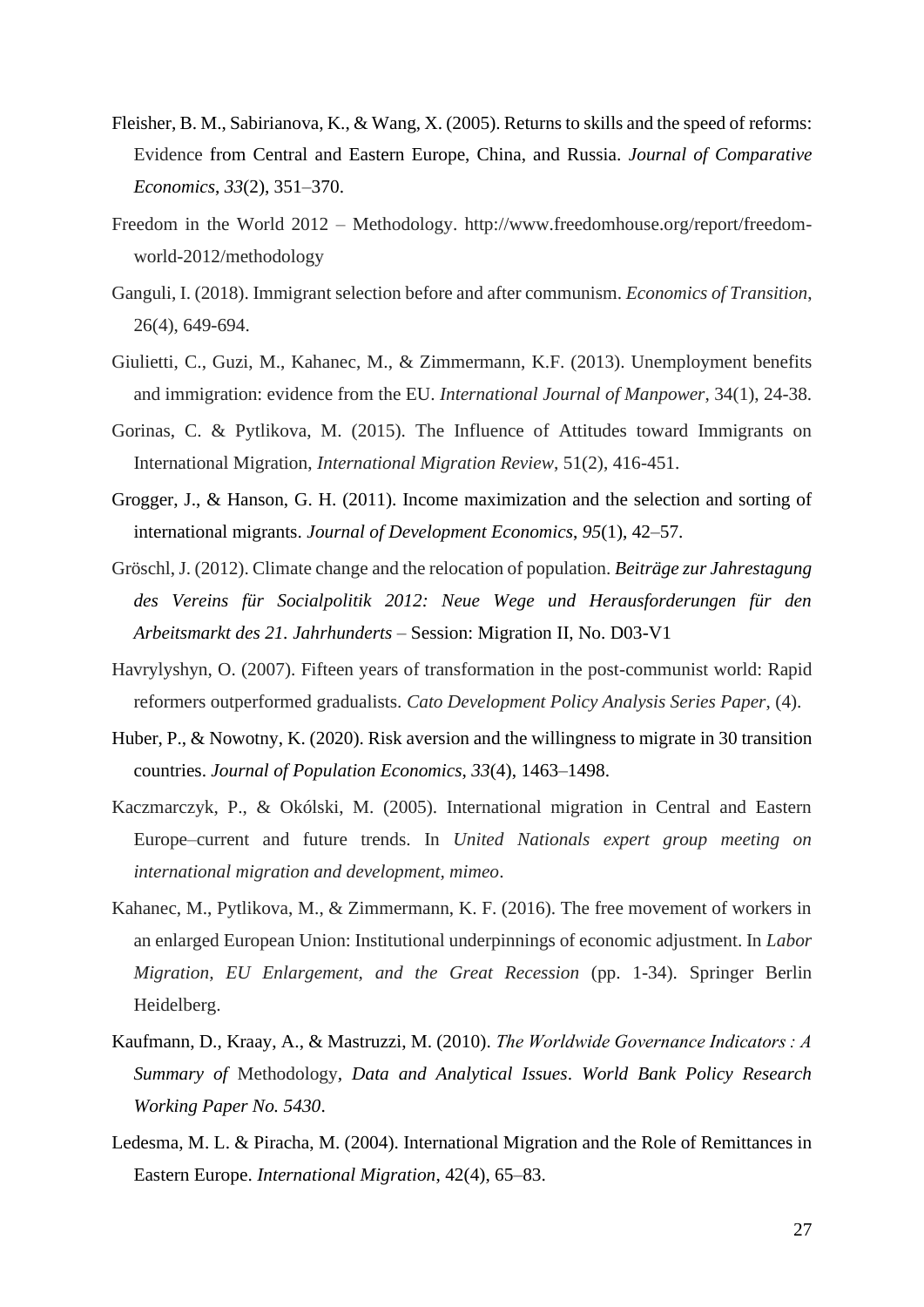- Massey, D. S., Arango J., Hugo G., Kouaouci A., Pellegrino A., & Taylor J. E. (1993). Theories of International Migration: A Review and Appraisal. *Population and Development Review* 19(3), 431–466.
- Mayda, A. M. (2010). International migration: A panel data analysis of the determinants of bilateral flows. *Journal of Population Economics*, *23*(4), 1249-1274.
- Mayer, T., & Zignago, S. (2011). Notes on CEPII's distances measures: The GeoDist database.
- Münich, D., Svejnar, J., & Terrell, K. (2005). Returns to human capital under the communist wage grid and during the transition to a market economy. *Review of Economics and Statistics*, *87*(1), 100–123.
- McFadden, D. (1984). Econometric Analysis of Qualitative Response Models, in Z. Griliches and M. Intriligator (eds.), Handbook of Econometrics, Vol. 2, North-Holland, Amsterdam.
- OECD (2001). Trends in migration flows in Central and Eastern Europe, in Migration Policies and EU Enlargement: The Case of Central and Eastern Europe, OECD, Paris.
- Oster, E. (2019). Unobservable Selection and Coefficient Stability: Theory and Evidence. *Journal of Business and Economic Statistics*, *37*(2), 187–204.
- Ortega, F., & Peri, G. (2013). The effect of income and immigration policies on international migration. *Migration Studies*, *1*(1), 47-74.
- Palmer, J. R., & Pytlikova, M. (2015). Labor market laws and intra-European migration: The role of the state in shaping destination choices. *European Journal of Population*, 31(2), 127- 153.
- Pedersen, P. J., Pytlikova, M., & Smith, N. (2008). Selection and network effects—Migration flows into OECD countries 1990–2000. *European Economic Review*, *52*(7), 1160-1186
- Pesaran, M. H. (2006). Estimation and inference in large heterogeneous panels with a multifactor error structure. *Econometrica*, *74*(4), 967-1012.
- Poprawe, M. (2015). On the relationship between corruption and migration: empirical evidence from a gravity model of migration. *Public Choice*, *163*(3-4), 337-354.
- Reif, K., & Cunningham, G. & Hermson, Louis & Vantomme, Jacques (1997). Central Archive for Empirical Social Research (1997): Central and Eastern Eurobarometer 1990-1997: Trends CEEB1-8. European Commission [Principal investigator]. GESIS Data Archive, Cologne. ZA3648 Data file Version 1.0.0, doi:10.4232/1.3648
- Silva, J. S., & Tenreyro, S. (2006). The log of gravity. *The Review of Economics and statistics*, *88*(4), 641-658.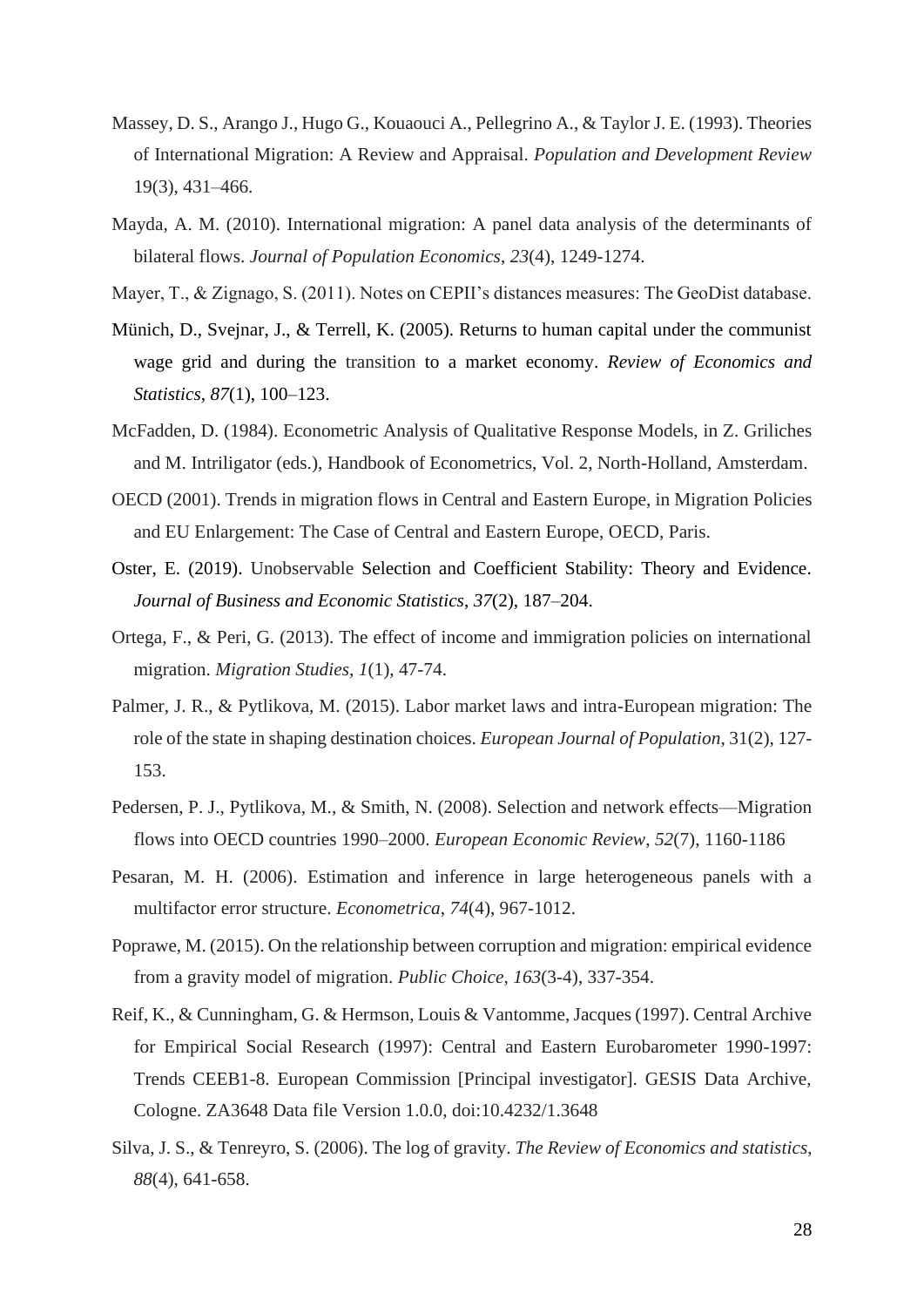- Silva, J. S., & Tenreyro, S. (2011). Further simulation evidence on the performance of the Poisson pseudo-maximum likelihood estimator. *Economics Letters*, *112*(2), 220-222.
- Sjaastad, L. A. (1962). The costs and returns of human migration. *Journal of political Economy*, *70*(5, Part 2), 80-93.
- Svejnar, J. (2002). Transition economies: Performance and challenges. *The Journal of Economic Perspectives*, *16*(1), 3-28.
- UCDP (2015). UCDP Battle-Related Deaths Dataset v.5-2015. Uppsala.
- UN (2013a). Trends in International Migrant Stock: Migrants by Destination and Origin (United Nations Database, POP/DB/MIG/Stock/Rev.2013). New York, NY: United Nations, Department of Economic and Social Affairs.
- UN (2013b). World Population Prospects: The 2012 Revision. DVD Edition. New York, NY: United Nations, Department of Economic and Social Affairs.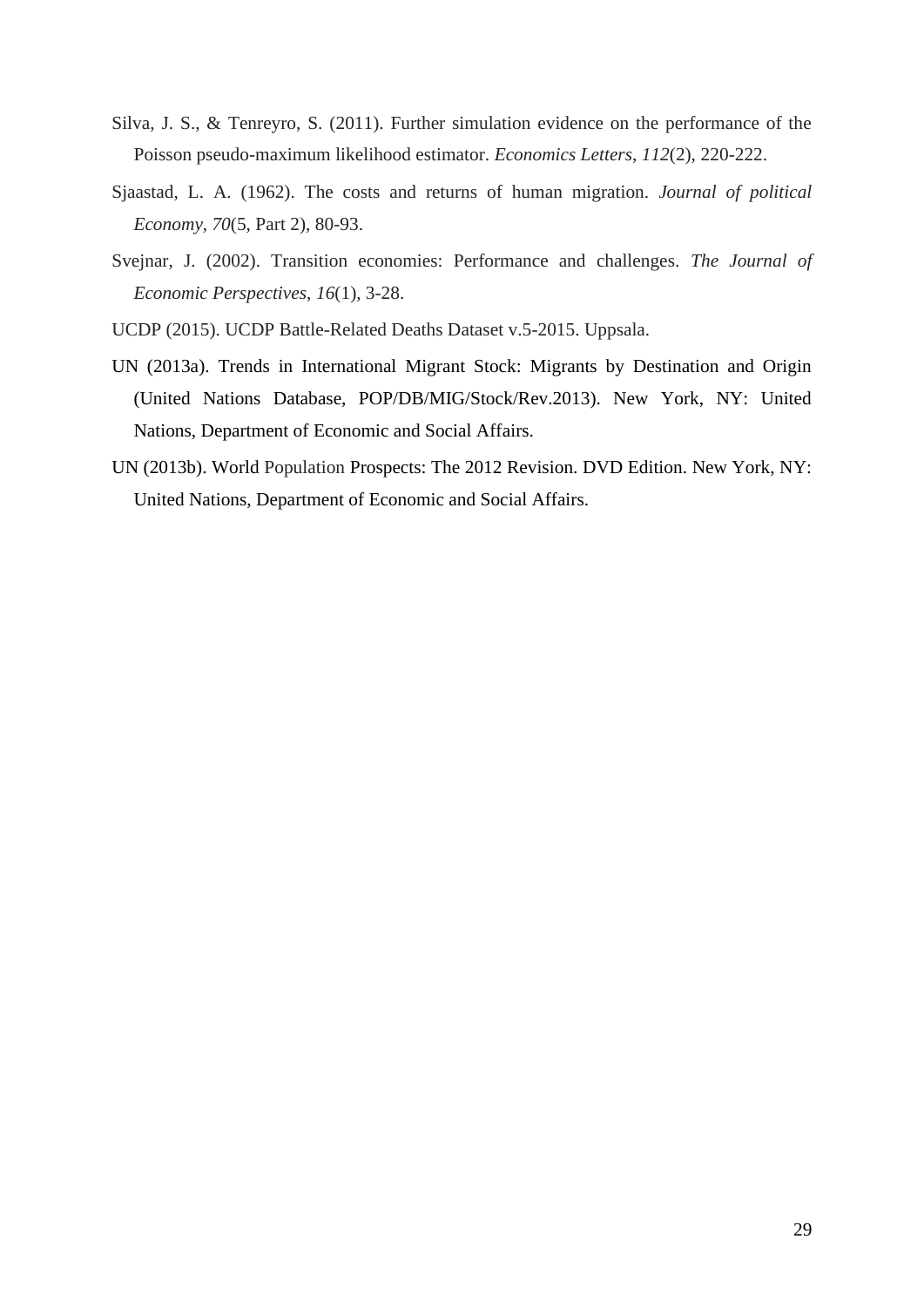# **Appendix A**

| Table A1 Definition, sources and descriptive statistics of main variables used in the analysis |  |  |  |  |
|------------------------------------------------------------------------------------------------|--|--|--|--|
|------------------------------------------------------------------------------------------------|--|--|--|--|

| racio Tri Dominichi, sources and descriptive statistics of main variables ascd in the analysis |                                         |                                |       |                |           |          |                                      |
|------------------------------------------------------------------------------------------------|-----------------------------------------|--------------------------------|-------|----------------|-----------|----------|--------------------------------------|
| Description                                                                                    | Variable                                | Source                         |       |                |           |          | Mean St. Dev. Minimum Median Maximum |
| Migration flow relative to population at origin (per 1,000)                                    | $M_{ijt}/P_{ijt}$                       | Abel (2017), UN (2013b)        | 0.186 | 2.075          | 0.000     | 0.000    | 101.259                              |
| Non-zero migration flows                                                                       |                                         |                                | 0.537 | 3.496          | 0.000     | 0.007    | 101.259                              |
| GDP per capita at destination $(1,000$ USD, $log$ )                                            | $log(GDP_{it})$                         | <b>WDI</b>                     | 2.029 | 1.284          | $-1.410$  | 2.104    | 4.837                                |
| GDP per capita at origin (1,000 USD, log)                                                      | $log(GDP_{it})$                         | <b>WDI</b>                     | 2.084 | 0.768          | 0.089     | 2.170    | 3.370                                |
| Unemployment rate at destination (%)                                                           | $U_{it}$                                | WDI (ILO)                      | 8.732 | 6.117          | 0.380     | 7.280    | 36.180                               |
| Unemployment rate at origin (%)                                                                | $U_{it}$                                | WDI (ILO)                      |       | 11.993 6.470   | 3.640     | 10.780   | 34.720                               |
| Stock of immigrants (per $1,000$ ; log)                                                        | $\log(S_{i\,it} + 1/P_{it})$ UN (2013a) |                                |       | $-6.702$ 3.390 | $-11.908$ | $-8.064$ | 5.156                                |
| Physical distance (km, log)                                                                    | $log(dist_{it})$                        | Mayer and Zignago (2011) 8.400 |       | 0.867          | 4.088     | 8.595    | 9.824                                |
| Common border                                                                                  | $border_{ii}$                           | Mayer and Zignago (2011) 0.029 |       | 0.167          | 0.000     | 0.000    | 1.000                                |
| Same country in 1980s                                                                          | $one state_{ii}$                        |                                | 0.033 | 0.177          | 0.000     | 0.000    | 1.000                                |
| Common language                                                                                | $lang_{ij}$                             | Mayer and Zignago (2011) 0.009 |       | 0.097          | 0.000     | 0.000    | 1.000                                |
| EU membership                                                                                  | $EU_{ijt}$                              |                                | 0.026 | 0.158          | 0.000     | 0.000    | 1.000                                |
| War casualties relative to population (per $1,000$ )                                           | $war_{it}$                              | <b>UCDP</b> (2015)             | 0.065 | 0.398          | 0.000     | 0.000    | 4.034                                |
| Share of pop. in destination and origin (log)                                                  | $\log(P_{it}/P_{it})$                   | UN (2013b)                     | 0.114 | 1.968          | $-6.623$  | 0.175    | 6.928                                |
| Political rights                                                                               | $PR_{it}$                               | Freedom House                  | 3.544 | 1.984          | 1.000     | 3.250    | 7.000                                |
| Civil liberties                                                                                | $CL_{it}$                               | Freedom House                  | 3.572 | 1.632          | 1.000     | 3.600    | 7.000                                |
| EBRD overall EBRD indicator                                                                    |                                         | <b>EBRD</b>                    | 2.564 | 0.782          | 1.030     | 2.675    | 3.962                                |
| <b>EBRD</b> Enterprises                                                                        |                                         | <b>EBRD</b>                    | 2,644 | 0,855          | 1,000     | 2,777    | 4,000                                |
| <b>EBRD</b> Markets and trade                                                                  |                                         | <b>EBRD</b>                    | 2,975 | 0.788          | 1,089     | 3,179    | 4,087                                |
| <b>EBRD</b> Financial institutions                                                             |                                         | <b>EBRD</b>                    | 2,129 | 0,800          | 1,000     | 2,066    | 4,000                                |
| <b>EBRD</b> Infrastructure                                                                     |                                         | <b>EBRD</b>                    | 1.961 | 0.765          | 1.000     | 1.934    | 3.670                                |